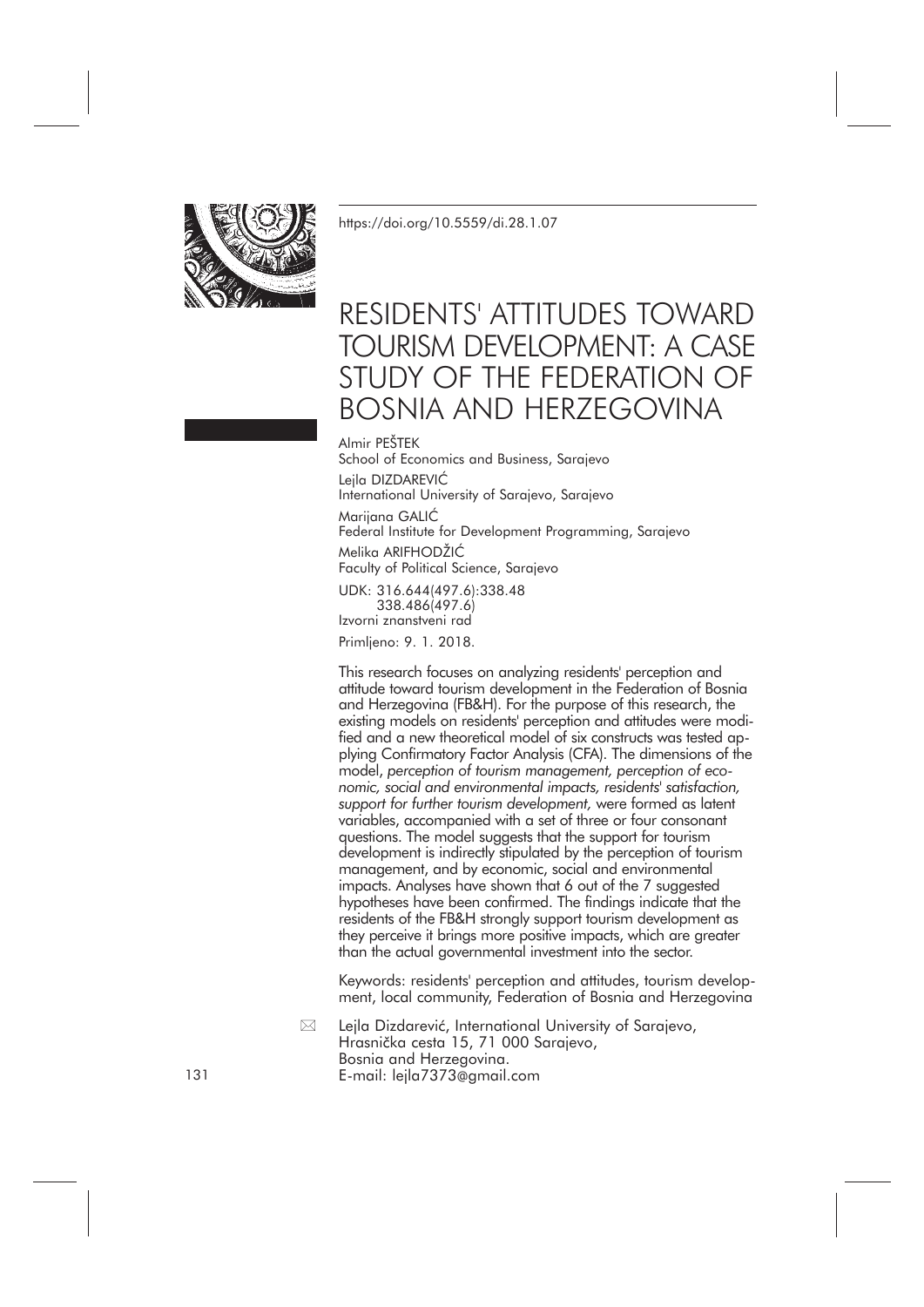# **INTRODUCTION**

Over the past four decades, a considerable amount of research has been made on the local communities residents' attitude toward tourism development and its impact (Andereck & Nyaupane, 2011; Andereck & Vogt, 2000; Ap, 1992; Ap & Crompton, 1993; Doxey, 1975; Gursoy, Chi, & Dyer, 2010; Huh & Vogt, 2008; Jurowski & Gursoy, 2004; Liu & Var, 1986; Nunkoo & Ramkissoon, 2011; Nunkoo & Gursoy, 2012; Pizam, 1978; Tosun, 2002; Vargas-Sánchez, Porras-Bueno, & de los Ángeles Plaza-Mejía, 2011). These studies come as a follow-up to the massive increase of tourism which has been recorded in numerous destinations, constituting one of the most systematic and well-studied areas of tourism (McGehee & Andereck, 2004), however, with secondary or less popular destinations not as much researched compared with mass tourism destinations (Ritchie & Inkari, 2006).

This research was carried out on the territory of the Federation of Bosnia and Herzegovina (the FB&H), one of the two entities of the state of Bosnia and Herzegovina (B&H). Tourism statistics in the FB&H record a continuous positive growth, showing that overall stays and overnights in 2016 doubled compared to those in 2010. The FB&H appears as an interesting tourism destination, located in a favorable geographical position, at the intersection of the Alps, the Mediterranean and the Balkans. In the FB&H there is still a lack of interest in the academic sphere as well as of public policies creators to include residents' attitudes in their analysis. Having in mind that this is the first research of this kind in the FB&H, some of the models (Homsud & Promsaard, 2015; Perdue, Long, & Allen, 1990) on perceptions and attitudes of residents were modified and adapted. Analyzing previous research, recent data, and forecasts on tourism trends in the FB&H, the authors came to the conclusion that the model should focus on the analysis of residents' satisfaction with tourism and their support for future tourism development in the FB&H. In order to better understand and explain these goals, at the same time governed by numerous previous studies in the field, the authors analyzed residents' attitudes on the economic, socio-cultural and environmental impacts of tourism development. Researchers who analyzed these problems confirmed that there is a strong relationship between perceptions of tourism impacts in local residents and their support for further tourism development. In the last two decades researchers have analyzed more thoroughly the factors influencing perceived impacts and tourism development support (Gursoy & Rutherford, 2004). The referred studies and works in the Literature Review have contributed to the modification and adaptation of our model for 132 the FB&H.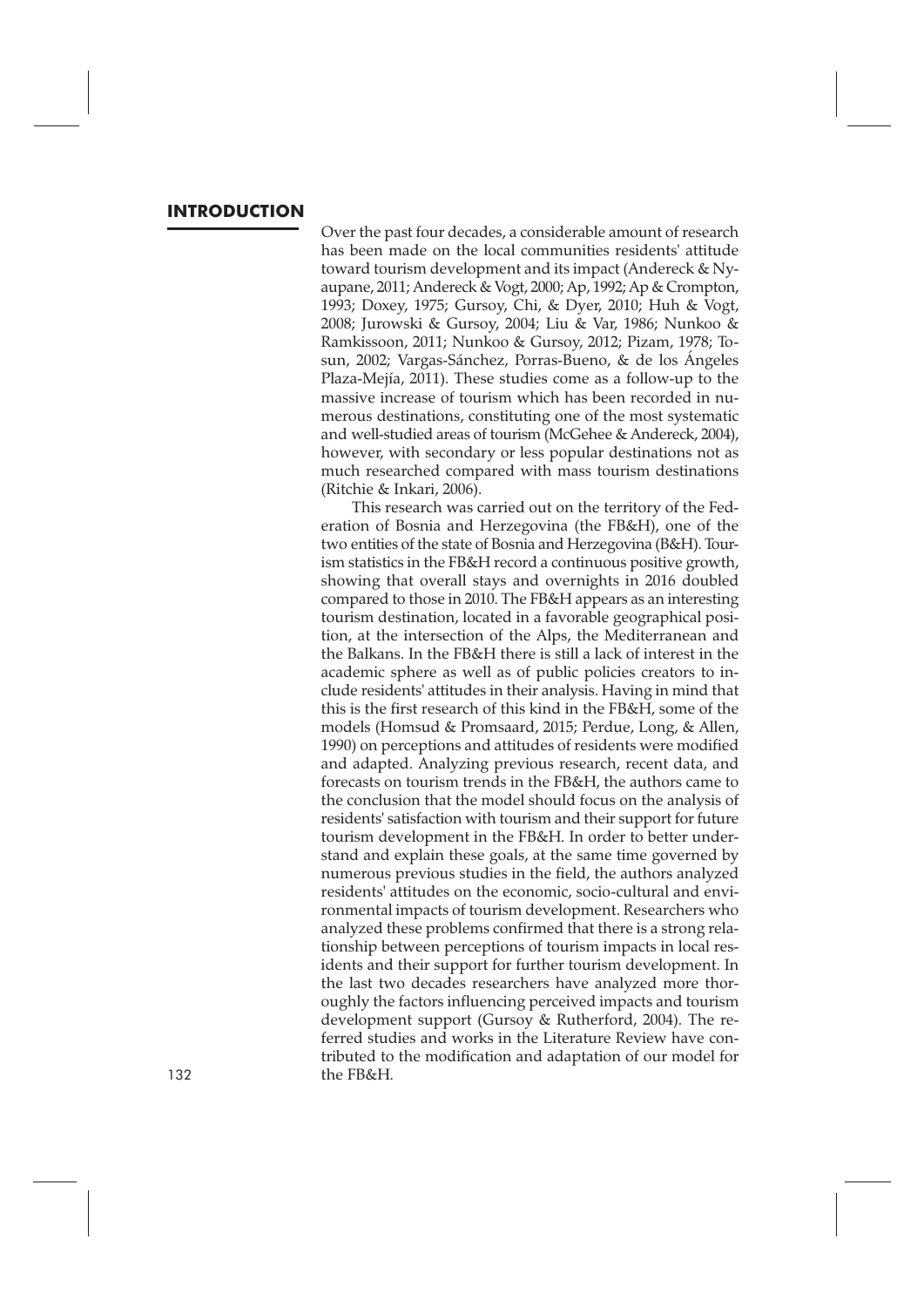#### **Literature review**

Understanding residents' attitudes on tourism development is crucial for successful sustainable tourism management and its development in general (Gursoy et al., 2010). A great number of authors who researched attitudes and residents' perception through Social Exchange Theory or Irridex (Doxey, 1975), developed models which subsequently tested individual relations between residents' perception of tourism management and, subsequently, their support for its further development. However, there still exists a range of untreated issues on residents' attitudes in countries in transition, where tourism development is undergoing its initial phase. Despite that, there are numerous studies dealing with the related topic but mainly focusing on certain issues, i.e. on factors that influence residents' perception in rural communities (Kosmaczewska, Thomas, & Dias, 2016; Látková & Vogt, 2012). Furthermore, the work of Dann (1988), in the form of bibliographical analysis, elaborates tourism research of the Caribbean while mentioning some of the related factors. Nevertheless, the aim of this research was to further the existing theoretical models of perception and attitudes of residents by using the model tested in the FB&H. For this purpose, we adopted some of the existing models and additionally modified them, only to get the adjusted model which is tested. The operationalization of examined constructs and selection of variables that are relevant for each set of predictors are based on the integration of existing theoretical postulates and empirical validation within the Social Exchange Theory. Taking into account previous empirical research, we started this research with the assumption that the perception of tourism management has positive effects on residents' attitudes and their support for the further development of tourism.

#### **Residents' satisfaction and their support for further tourism development**

It is evident that the Social Exchange Theory, which was as a general sociological theory adapted by Ap (1992) for the purpose of examining relations between tourism participants, appears as the most functional and also very well applicable for the analysis of complex relations stemming from the tourism process in a certain local community (Faulkner & Tideswell, 1997; Jurowsky, Uysal, & Williams, 1997; Látková & Vogt, 2012; Perdue et al., 1990; Gursoy et al., 2010; Lee, 2013). The Social Exchange Theory assumes that the exchange of social and material resources is a fundamental form of human interaction (McGehee & Andereck 2004), and in that sense, many factors influencing residents to take a positive attitude are related to the fact whether they get direct or indirect benefits from 133 tourism.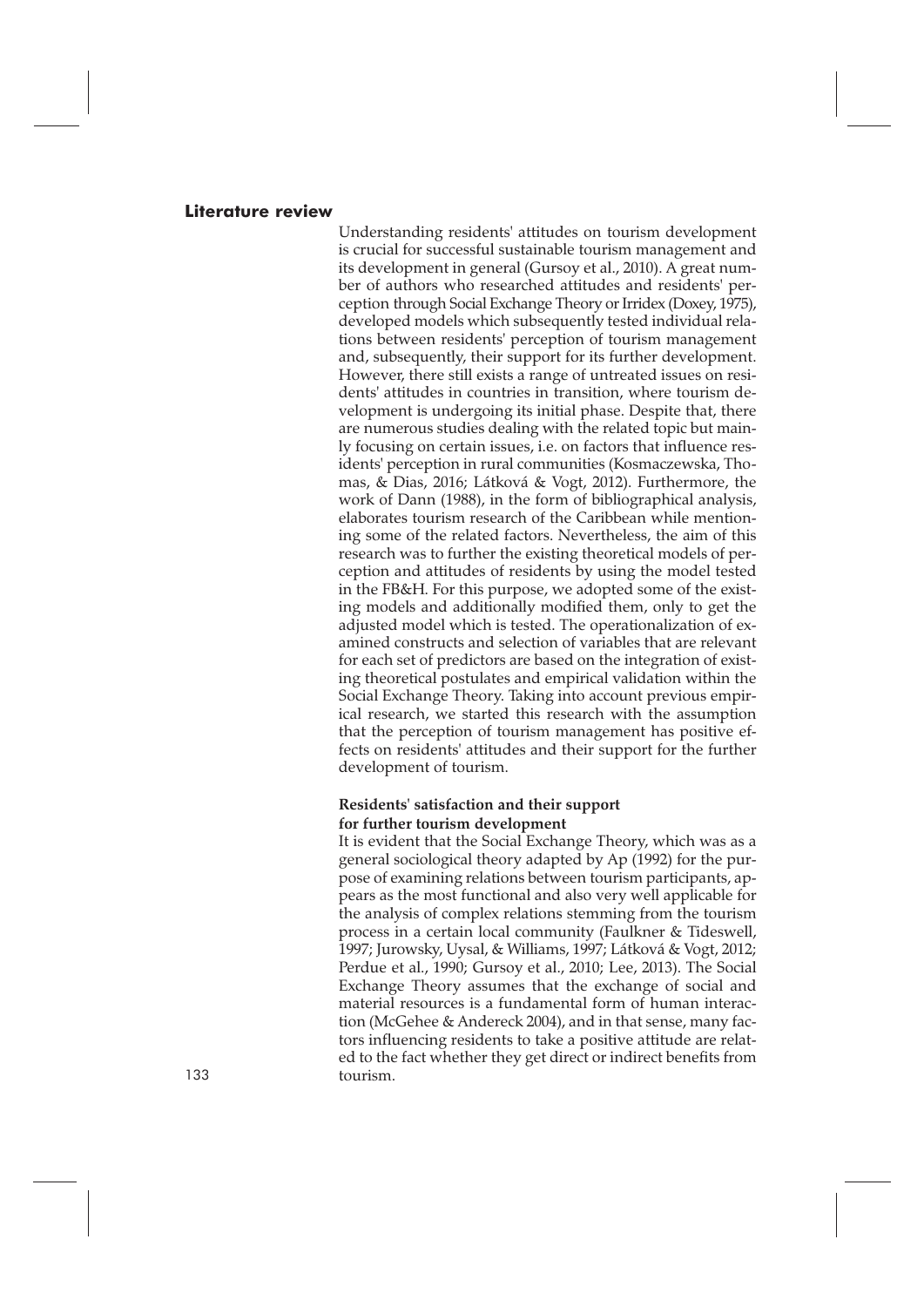PEŠTEK, A. ET AL.: RESIDENTS' ATTITUDES...

#### **Tourism development management**

Local governments, policymakers, and businesses should have a deep understanding of the reasons for the support or decline of tourism development in the local community, because the success and sustainability of any development depends on active support of the local populations (Gursoy & Rutherford, 2004; Gursoy et al., 2010). Such information can help planners select developments that can minimize negative impacts and maximize support for tourism development amongst certain members of the local population. In this modified model, we tested the perception of local residents on tourism management led by relevant governmental institutions and organizations. The importance of including analyses of residents' perception on governmental tourism management in this research has emerged from the fact that the relevant tourism governmental organizations have undertaken the process of reform in the FB&H's tourism sector, which is induced by the recognition of tourism as key to the economic development of this entity.

#### **Residents' perception of economic, socio-cultural and environmental impacts**

The tourism phenomenon and its continuous growth initiate both positive and negative attitudes of local residents toward its further development, the roots of which could be found in the host's perception of tourism impacts on the local community (Ap, 1992; Andereck & Nuyapane, 2011). As for the economic impacts of tourism, the majority of studies have confirmed a positive relationship between the perceived economic benefits and attitudes. When it comes to social and cultural impacts, research has shown mixed findings, both positive and negative. In the tourists' search for authenticity, questions are raised as to how this quest is successful and whether it brings real insight into the authentic culture of the locals (MacCannell, 1973; Mechkank, 2011), and how that quest affects it. Some authors stated that commoditization of culture takes place in order to artificially bring closer the authentic culture to the tourist (Greenwood, 1976). For others, the commoditization either helps preserve culture (Cohen, 1988), or even prompts residents engaged in tourism to utilize new channels of accessing traditions that may have persisted across centuries (Medina, 2003).

The impact of tourism on local culture is visible especially in cases where tourists are more dominant in the sense of financial and cultural power (Burns, 1999), which results in local people adapting to tourists' needs, attitudes and values and ultimately starting to imitate them (Nash, 1996). Along with the cultural, there are studies that confirm the negative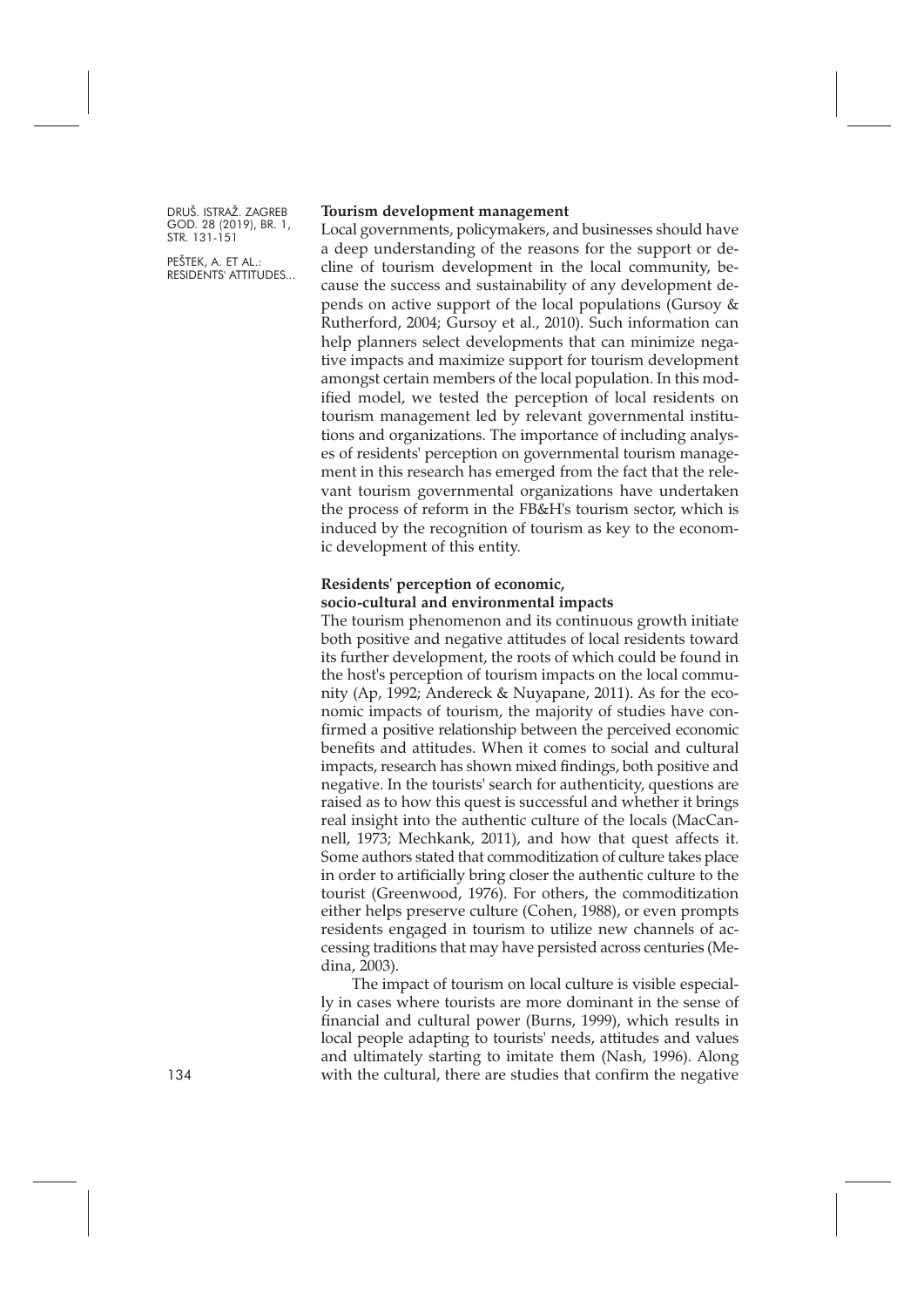PEŠTEK, A. ET AL.: RESIDENTS' ATTITUDES... social impacts of tourism. In his study of local residents' attitudes in an Australian town, Ross (1992) points out the negative attitudes which stemmed as a result of high real estate prices and high crime level. Several other authors have confirmed variables such as price increase of goods, services and real estate. Ap (1992), King, Pizam, and Milman (1993), Perdue et al., (1990), Pizam (1978) have pointed out the social disadvantages caused by tourism increase, such as hustle, heavy traffic and high crime rate, and Liu & Var (1986) have also indicated the negative impacts on the natural environment. Assante, Wen, and Lottig, (2012) also found that residents recognize that economic benefits come with a cost to the environment, which ultimately diminishes residents' support for tourism development.

Apart from the negative socio-cultural impacts, residents reported positive attitude regarding tourism in the sense that it improves more recreation and park opportunities, improved quality of life (King et al., 1993; Perdue et al., 1990), improved appearance (Perdue et al., 1990), more facilities and a greater range of choice in services (Ritchie & Inkari, 2006). Besides these, the social impacts of tourism may improve public utilities such as pavements, lighting, parking, litter control; opportunities for shopping can be increased (Gursoy & Rutherford, 2004; Ritchie & Inkari, 2006), but also the level of service in local shops and restaurants and landscaping can be improved (Pizam, 1978; Williams & Lawson, 2001). Several other authors have confirmed variables such as price increase of goods, services and real estate.

# **STUDY SETTING**

B&H declared independence in 1992 and soon after experienced the war (1992–1995) that ended by signing the Dayton Peace Agreement. The agreement resulted with a solution where B&H was composed of two entities (the Federation of Bosnia and Herzegovina and Republika Srpska) and the District of Brčko. The complex governmental structure affects the processes of development in general and in tourism as well (Alipour & Dizdarevic, 2007).

However, tourism activities in the FB&H in recent years are evidently increasing. According to official data, since 2010, the number of tourists has almost doubled. In 2010 407,000 tourists visited the FB&H, and in 2016 the number increased to 812,000 tourists (Federal Institute of Statistics, 2017a). A distinct and turbulent history has created an almost unique spot symbolizing the meeting point of eastern and western civilizations (Nurković, 2009). The FB&H is currently experiencing the initial phase of tourism development, but without an 135 official strategic development plan. The Strategy of Tourism De-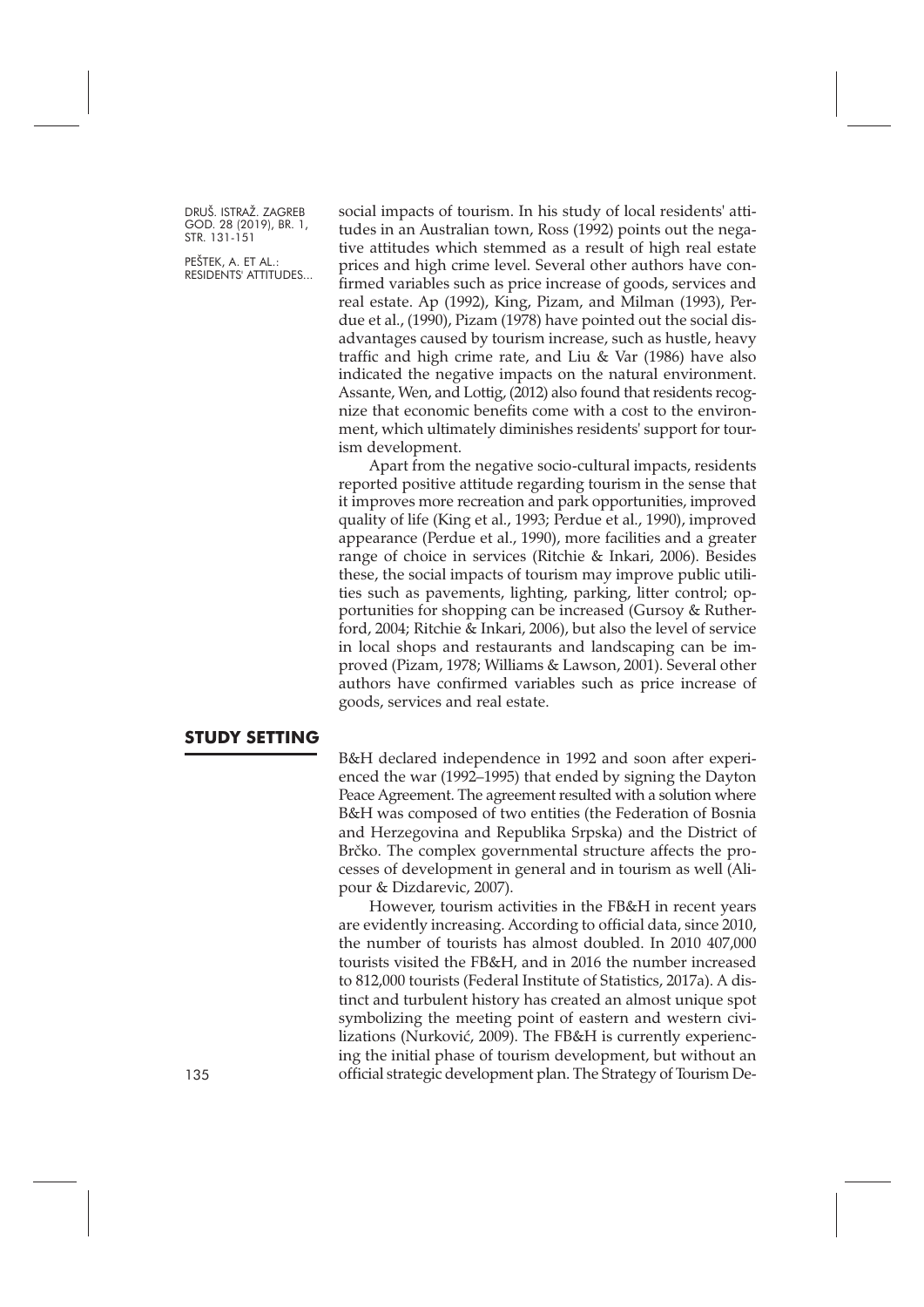PEŠTEK, A. ET AL.: RESIDENTS' ATTITUDES... velopment was created in 2008 but was never officially adopted, while the development of the legal framework (Law on Tourism) has been under way since 2014. The country's complex structure, multi-ethnic nature, extensive bureaucracy and other related problems give rise to obstacles that are very difficult to overcome in any segment, particularly tourism.

#### **THE STUDY AND METHODOLOGY**

Various impacts of tourism certainly influence different segments of society and locality but ultimately it is the residents of a local community who are directly exposed to tourism development, which is a fact that should be considered in the process of establishing tourism development guidelines. So, it could be said that it is the residents of a local community that are the main carrier of tourism development in every tourism destination. In destinations that are still in the initial phase of their life-cycle (Butler, 1980), as it is the case with the FB&H, empirical research has proved that residents' attitudes toward tourism development support are generally more positive in comparison to those in later stages of development.

Following the analysis of relevant literature, we modified the existing models on residents' perceptions and attitudes (Homsud & Promsaard, 2015; Perdue et al., 1990), which we used to set up a theoretical model with six constructs (Image 1). The research tests applicability of the modified model on the territory of the FB&H.

The model contains six dimensions: attitudes of tourism development support, perception of economic, social and ecological impacts, perception of tourism management and attitudes about further tourism development. The modified model assumes there is a direct influence of tourism management perception on the perception of economic, social and ecological impacts. The direct variable support for tourism development is considered to be under the direct influence of the residents' satisfaction about the tourism factor. The following variable definitions were applied in this research:

*Tourism management perception* relates to residents' perception of local authorities' management and tourism development creators. This variable contains three question sets or constructs.

*Residents' satisfaction about tourism* represents an expected additional value for the individual community member as to how tourism influences residents' pride. Furthermore, it explains whether residents consider that the overall positive tourism impacts outweigh the negative ones, and whether money invested in tourism is considered to be a good investment.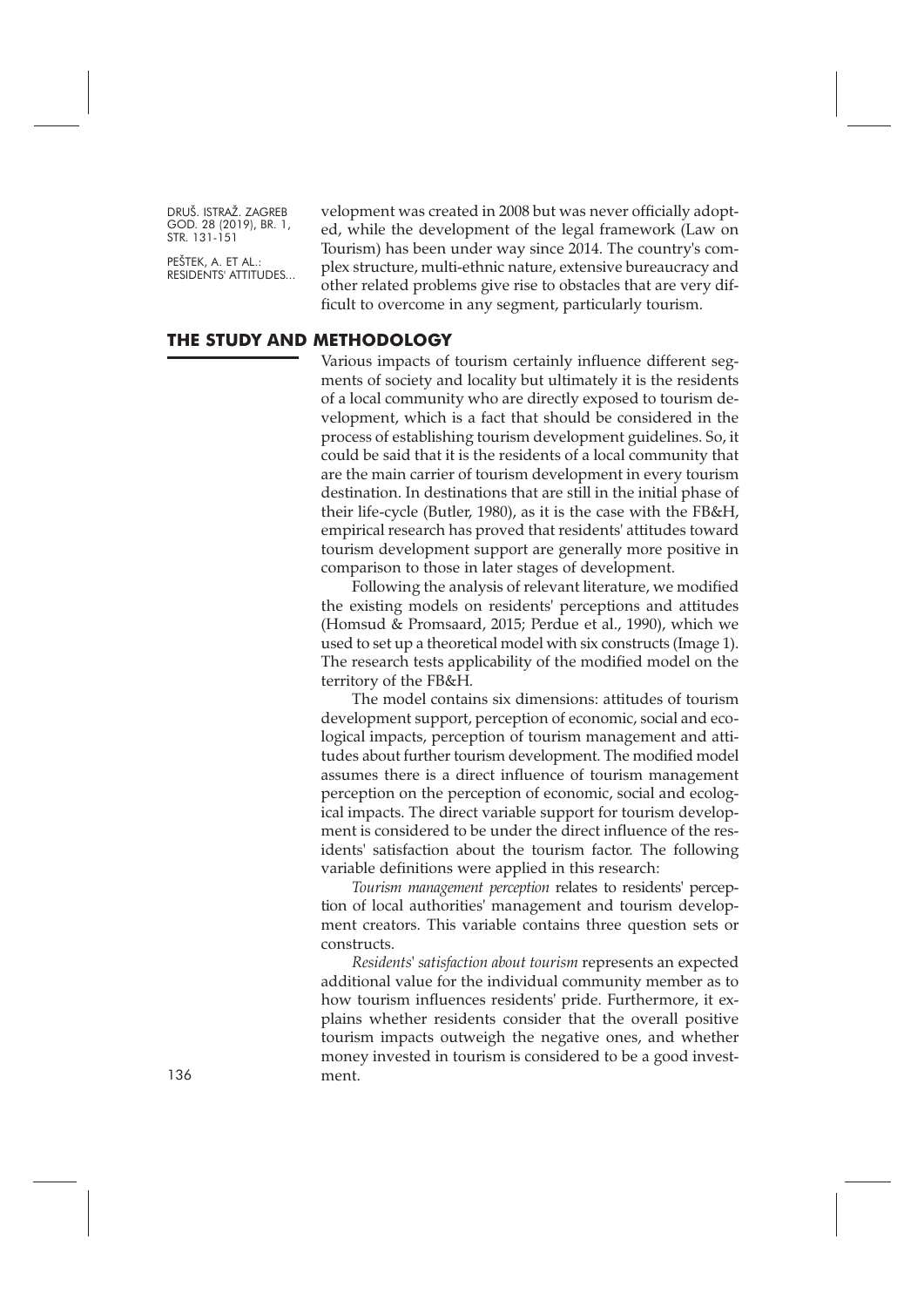

Perceived governmental management of tourism (Ym)

- Y1 Tourism has a great potential for the development of the local community in the future and it could be one of the leading economic activities.
- Y2 Competent authorities and relevant ministries that deal with tourism planning harmonize the resident's needs and tourism development well.
- Y3 I think that tourism organizations and competent authorities make good decisions for tourism development in the local community.

Perceived environmental impacts (Yenv)

- X1 Tourism development disrupts life in the city/town center in terms of disturbing peaceful life and increasing crowdedness and hustle.
- X2 Due to the increase in tourists' numbers there is more litter and garbage.
- X3 Tourism in the FB&H is developed in accordance with environmental protection. Perceived economic impacts (Yec)
- X4 Money that local communities spend on tourism development and improvement is a good and desirable investment.
- X5 Overall benefits of tourism exceed its negative sides.
- X6 Tourism development encourages the feeling of pride in local residents.

Perceived social impacts (Ysoc)

- X7 Tourism creates opportunities of meeting new people and making new contacts and friendships.
- X8 Tourists coming to the FB&H are mainly familiar with its habits and culture of local residents.
- X9 Local residents are familiar with the culture of visiting tourists.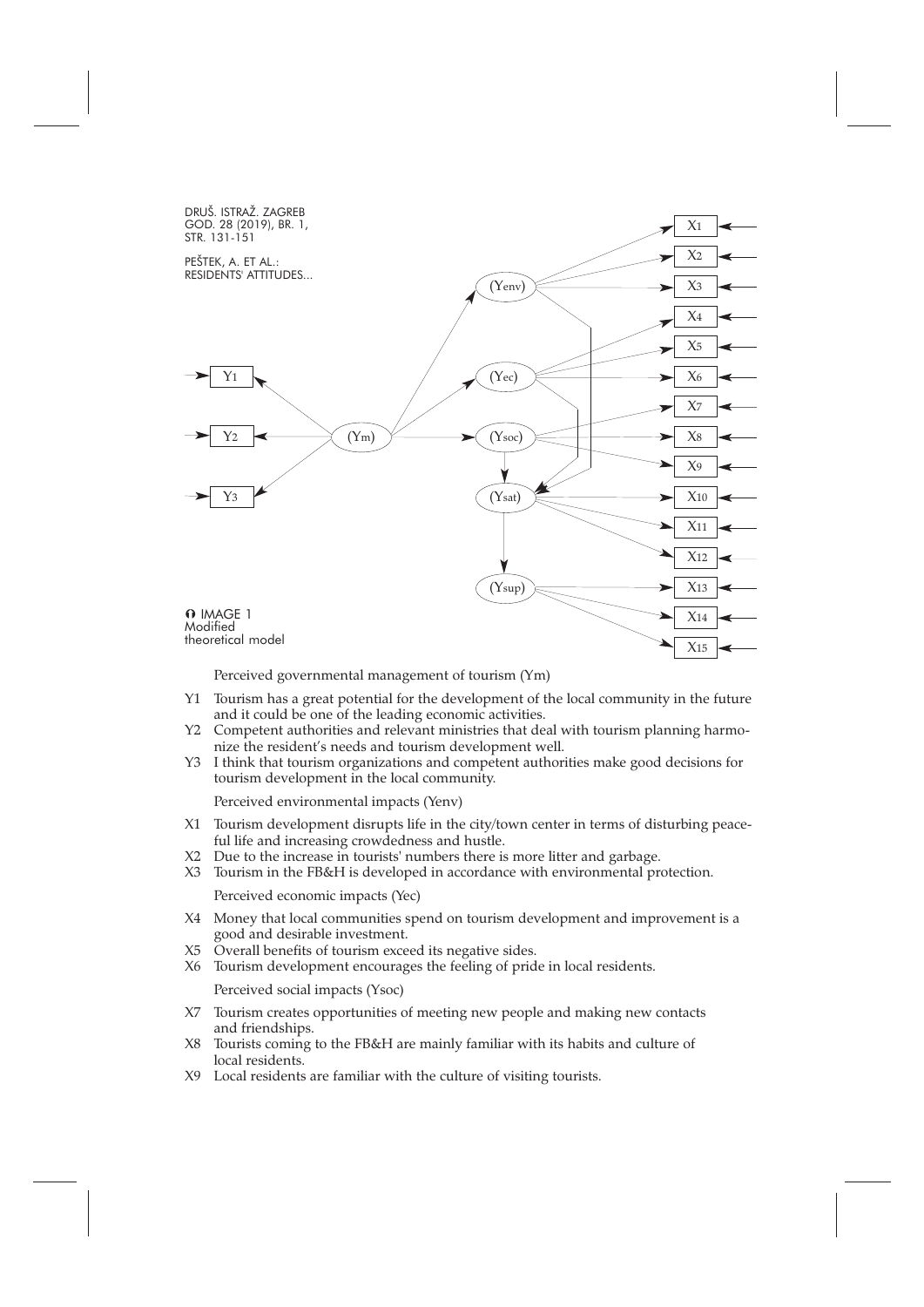Residents' satisfaction (Ysat)

- X10 Tourism development increases employment opportunities and creates new jobs in the FB&H.
- X11 Tourism contributes to increased real estate demand and price.
- X12 Tourism development brings new facilities from which the overall community benefits.

Residents' support for further development (Ysup)

- X13 I support the construction of new facilities and content that would attract more tourists.
- X14 Growth of tourism produces good effects and strongly benefits the economy of the
- local community.
- X15 I would like to see more tourists in the area I live.

*Support for further tourism development* is a latent variable reflecting residents' attitudes on support for development of new tourism facilities that are supposed to attract more tourists. This variable has four constructs.

*Residents' perception of economic impacts of tourism* is a set made of three constructs, or questions/statements sets that are related to residents' perception as to whether tourism contributes to new employment opportunities, real estate prices and overall economic benefits.

*Residents' perception of social impacts of tourism* is a latent variable created by a set of questions/statements through which residents explain their attitudes about tourists and whether they are generally satisfied with the social impacts of tourism. This statement set is related to the residents' perception of hospitability needed for tourists and whether tourism creates opportunities for meeting new people and cultures.

*Residents' perception on environmental impacts of tourism* is created as a latent variable comprised of a set of questions/ statements which give information on how residents perceive the influence of tourism on different environmental aspects such as traffic congestion in central city parts or the general attitude about the influence of tourism on the environment.

Each of the model's six dimensions were formed as a latent variable with three or four accompanying sets of questions for each variable. The model suggests that the support for tourism development is indirectly stipulated by the perception of tourism management, and by economic, social and environmental impacts. Besides, the model suggests that residents' satisfaction has a direct and positive influence on support for the further development of tourism.

We created a questionnaire for analyzing residents' perceptions and attitudes toward tourism development according to existing empirical research by Perdue et al. (1990), Ritchie and Inkari (2006), Ryan, Scotland, and Montgomery (1998), Li and Wan (2013) and Gilbert and Clark (1997).

The questionnaire was divided into two parts. The first 138 part includes socio-demographic characteristics of respon-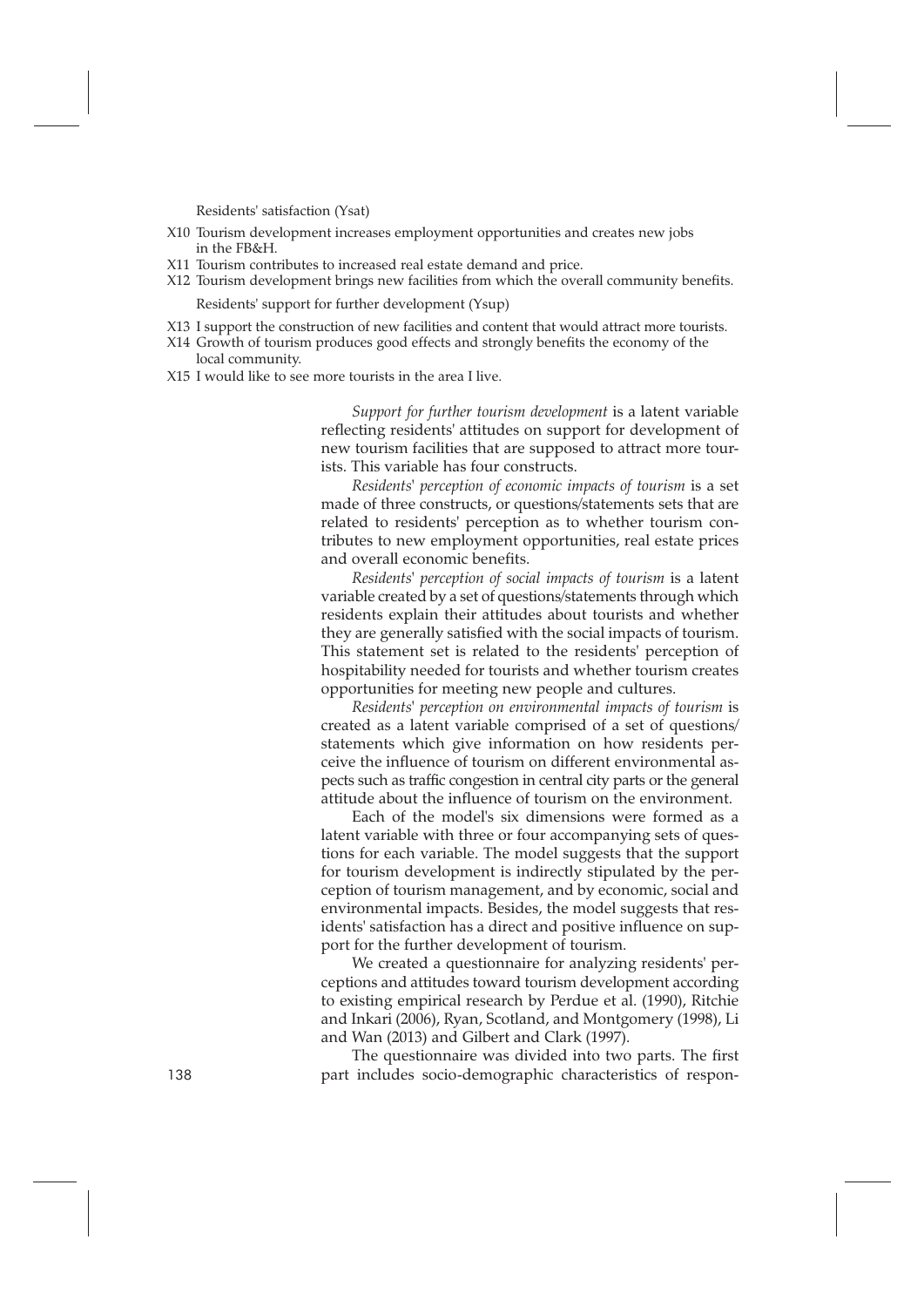PEŠTEK, A. ET AL.: RESIDENTS' ATTITUDES... dents and it was purposefully constructed for the needs of this research. It contained four particles, where data on gender, age, education and employment were collected. The second part was created in 20 particles, or questions, that gave answers on how residents perceive tourism management, as well as economic, social and environmental impacts. In order to achieve the research objectives, it was also necessary to test a specific set of questions that are related to residents' satisfaction and support for further tourism development. The questions/statements correspond to a five-point Likert scale, used in most analyses dealing with residents' attitudes and perception of tourism  $(5 =$  Strongly Agree,  $1 =$  Strongly Disagree).

For the purpose of testing the hypotheses and evaluating perceptions and attitudes of residents, we used a statistical procedure divided into two phases on two separate samples. The sampling frame included the population in all 10 Cantons in the FB&H, having in mind that this entity is in the focus of tourism research for the purpose of passing a new Law on Tourism. The survey questionnaire was distributed throughout all ten Cantons, considering also different tourism possibilities and offers, as well as seasonality. The reason for questionnaire dispersion throughout all the Cantons was also linked to the numerous possibilities of analyses, for example whether the responses were related or influenced by geographic locations (Dillman, Smyth, Christian, & O'Neill, 2010). The sample was selected using a convenience sample method from the FB&H population, targeting both gender and persons over 18 years of age, therefore eligible in public policy creation through public hearings. The survey structure and procedures are based on online survey methodology (Messer & Dillman, 2011; Dillman, Smyth, & Christian, 2014). Email addresses were collected from various companies and organizations throughout all of the FB&H Cantons. Contacts of unemployed persons were retrieved from the Federal Bureau of Employment, and students were contacted through Universities of Sarajevo, Mostar and Tuzla. This research excluded respondents from the tourism sector.

In the first phase, a pilot testing was implemented aimed to eliminate possible deficiencies in the questionnaire, as well as in techniques that are applied during the survey. The questionnaire was sent in the period from August 2016 to January 2017 to 400 addresses, of which 276 respondents (69%) gave valid responses.

According to the results of our pilot research (276 respondents), we conducted tests of reliability and normality of independent and dependent variables. Values of Cronbach's alpha 139 predictor and dependent variables are shown in Table 1.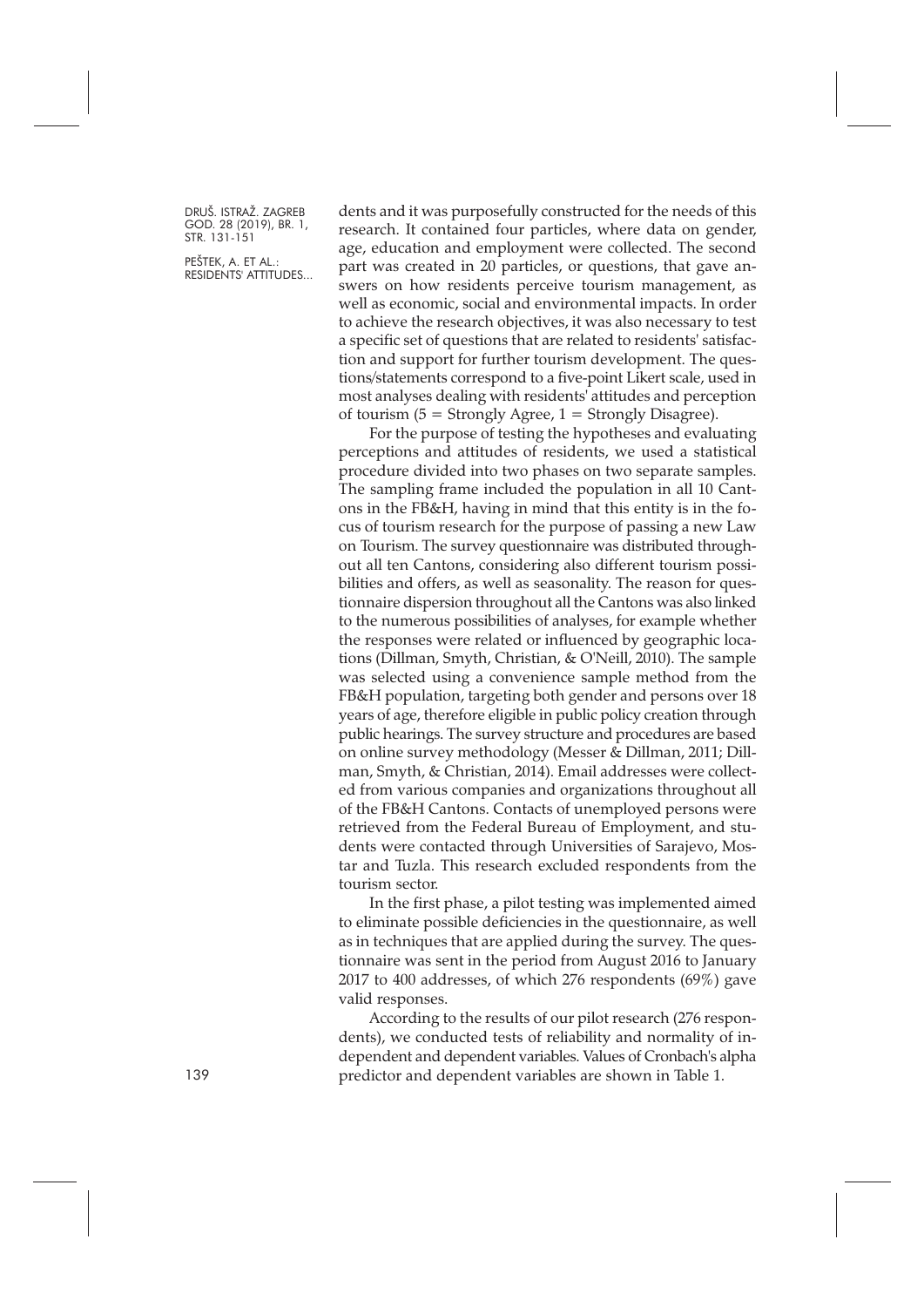| DRUŠ. ISTRAŽ. ZAGREB   |  |  |
|------------------------|--|--|
| GOD. 28 (2019), BR. 1, |  |  |
| STR. 131-151           |  |  |

| PESTEK, A. ET AL.:   |
|----------------------|
| RESIDENTS' ATTITUDES |

 $\supset$  TABLE 1 Values of Cronbach's alpha predictor and

dependent variables

| Endogenous | Exogenous      | Cronbach's<br>alpha | Skewness   | Kurtosis |
|------------|----------------|---------------------|------------|----------|
| Yenv       | X1             | 0.932               | $-1.21837$ | 0.577    |
|            | X <sub>2</sub> | 0.932               | $-1.26916$ | 0.512    |
|            | X3             | 0.931               | $-1.74924$ | 2.274    |
| Yec        | X <sub>7</sub> | 0.939               | 2.266144   | 6.251    |
|            | X8             | 0.937               | 0.429283   | $-0.605$ |
|            | X9             | 0.933               | $-0.88657$ | 0.039    |
| Ysoc       | X <sub>4</sub> | 0.931               | $-1.60815$ | 1.841    |
|            | X <sub>5</sub> | 0.933               | $-0.73378$ | $-0.253$ |
|            | X6             | 0.933               | $-0.71537$ | $-0.135$ |
| Ysat       | X10            | 0.933               | $-0.62254$ | $-0.203$ |
|            | X11            | 0.934               | $-0.50607$ | $-0.425$ |
|            | X12            | 0.931               | $-1.2129$  | 0.590    |
| Ysup       | X13            | 0.932               | $-0.92822$ | $-0.040$ |
|            | X14            | 0.932               | $-1.3605$  | 0.910    |
|            | X15            | 0.932               | $-1.38772$ | 0.923    |
| Ym         | Y1             | 0.936               | 0.485756   | 0.063    |
|            | Y <sub>2</sub> | 0.938               | 0.966774   | 0.744    |
|            | Y3             | 0.937               | 0.537607   | $-0.147$ |
|            |                |                     |            |          |

Using the same methodology as in the pilot testing, the questionnaire was sent to 480 email addresses and got the response of 404 (84%).

There is an evident disproportion between the number of female (56.1%) and male respondents (43.8%). Most of the respondents have a university degree (58.67%). 17.8% of the respondents are between age 18-25, 38.7% are employed and 25.99% are students.

It is expected that the results of this research bring guidelines needed for future steps in order to influence a broader involvement of the community into the tourism planning process, taking into consideration principles of sustainability. Doxey's (1975) postulate about euphoria in local residents during the initial stage of tourism was accepted, as well as Social Exchange Theory's claims about positive relations between economic impacts and residents' satisfaction. Also, at the beginning of tourism development there is insufficient compliance of tourism development with the environment, so we assume that residents' perception of environmental impacts has a negative relation to residents' satisfaction, having in mind that the local community often bears the consequences of environmental degradation that is caused by tourists' exploitation (Beeton, 2006; Holden, 2009).

Based on analyses of the previous research in the field, it is anticipated that: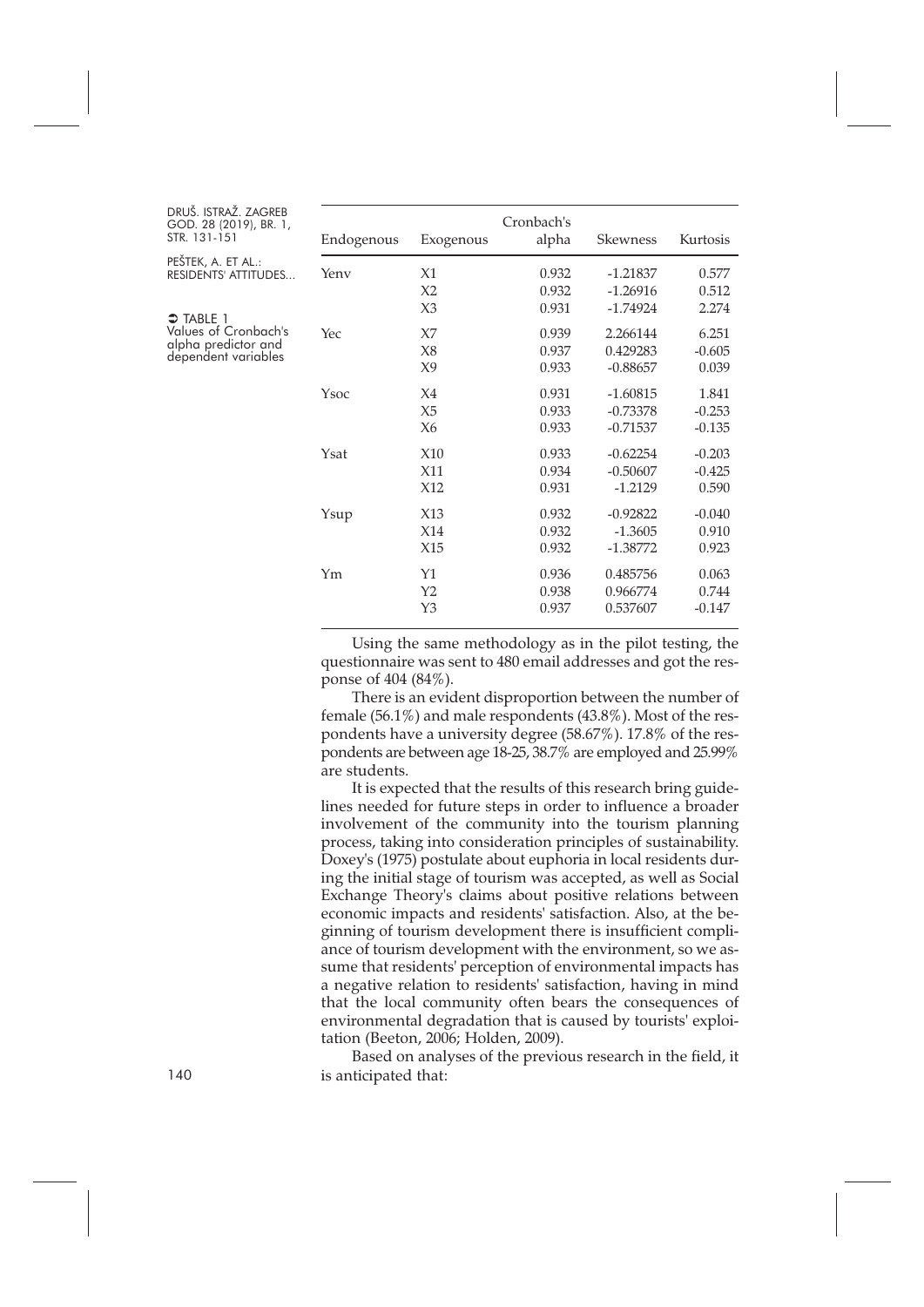| DRUŠ. ISTRAŽ. ZAGREB<br>GOD. 28 (2019), BR. 1,<br>STR. 131-151                 | Demographics           |                                                                                                                                                 | n                                                        | Sample<br>%                                                                       | FB&H<br>%                                                                         |
|--------------------------------------------------------------------------------|------------------------|-------------------------------------------------------------------------------------------------------------------------------------------------|----------------------------------------------------------|-----------------------------------------------------------------------------------|-----------------------------------------------------------------------------------|
| PEŠTEK, A. ET AL.:<br><b>RESIDENTS' ATTITUDES</b>                              | Gender                 | Male<br>Female                                                                                                                                  | 177<br>227                                               | 43.8<br>56.1                                                                      | 49.03<br>50.97                                                                    |
| $\supset$ TABLE 2<br>Demographics of the<br>sample ( $n=404$ ) and<br>the FB&H | Occupation             | Employee<br>Student<br>Housewife<br>Unemployed<br>Retired                                                                                       | 155<br>105<br>57<br>58<br>29                             | 38.37<br>25.99<br>14.11<br>14.36<br>7.18                                          | 33.90<br>2.92<br>5.09<br>14.94<br>18.54                                           |
|                                                                                | Age                    | 18-25<br>26-35<br>36-45<br>46-55<br>56-65<br>$65+$                                                                                              | 69<br>45<br>48<br>29<br>54<br>37                         | 17.08<br>11.14<br>11.88<br>7.18<br>13.37<br>9.16                                  | 11.03<br>14.59<br>14.11<br>15.40<br>12.28<br>11.96                                |
|                                                                                | <b>Education</b> level | High school<br>University degree                                                                                                                | 167<br>237                                               | 41.34<br>58.67                                                                    | 51.14<br>13.15                                                                    |
|                                                                                | Canton of residence    | Sarajevo<br>Zenica-Doboj<br>Tuzla<br>Central Bosnia<br>Herzegovina-Neretva<br>Canton 10<br>Posavina<br>West Herzegovina<br>Una-Sana<br>Podrinje | 69<br>45<br>48<br>29<br>54<br>37<br>21<br>30<br>45<br>26 | 17.08<br>11.14<br>11.88<br>7.18<br>13.37<br>9.16<br>5.20<br>7.43<br>11.14<br>6.44 | 18.86<br>16.23<br>19.91<br>11.33<br>9.84<br>3.67<br>1.89<br>4.22<br>12.18<br>1.05 |

Source: Primary data, Federal Institute for Statistics (2017b)

- H1: The perception of tourism management has a negative relationship with environmental impacts.
- H2: The residents' perception of tourism management has a positive relationship with economic impacts.
- H3: The perception of tourism management creates a positive relationship with social impacts.
- H4: The perception of environmental impacts has a positive relationship with residents' satisfaction with tourism development.
- H5: The perception of social impacts has a positive relationship with residents' satisfaction with tourism development.
- H6: The perception of economic impacts has a positive relationship with residents' satisfaction with tourism development.
- H7: The residents' satisfaction has a positive and statistically significant relationship with their support for further tour-141 ism development.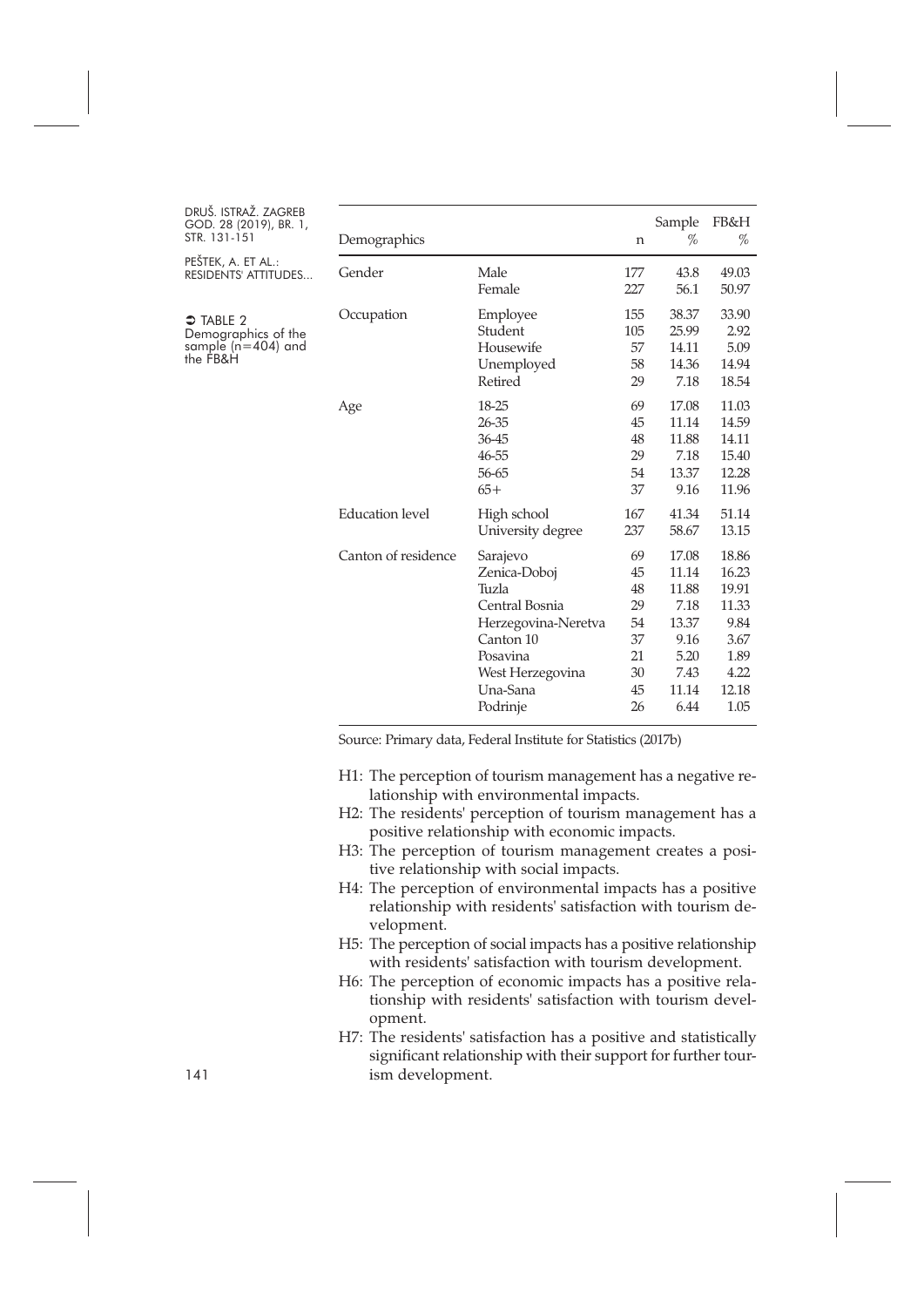# **RESEARCH FINDINGS AND DISCUSSION**

Following the questionnaire implemented on 404 respondents, we conducted tests of reliability and normality of independent and dependent variables. Values of Cronbach's alpha predictor and dependent variables confirmed that the chosen variables were valid.

 TABLE 3 The measurement<br>model

The main constructs in the model were tested with Confirmatory factor analysis (CFA), or path analysis. Table 3 also shows that all AVE values were above 0.5.

| Item                                                                                                                                             | Std.<br>loading | t-value | AVE      | CR       |
|--------------------------------------------------------------------------------------------------------------------------------------------------|-----------------|---------|----------|----------|
| Money that local communities spend on tourism development<br>and improvement is a good and desirable investment.                                 | 0.84            | 20.38   |          |          |
| Overall benefits of tourism exceed its negative sides.                                                                                           | 0.88            | 22.04   | 0.757367 | 0.971353 |
| Tourism development encourages the feeling<br>of pride in local residents.                                                                       | 0.89            | 22.58   |          |          |
| Tourism has a great potential for the development<br>of the local community in future and it could be<br>one of the leading economic activities. | 0.65            | 12.35   |          |          |
| Competent authorities and relevant ministries that deal<br>with tourism planning harmonize residents' needs and<br>tourism development well.     | 0.68            | 12.88   | 0.463000 | 0.720923 |
| I think that tourism organizations and competent<br>authorities make good decisions for tourism<br>development in the local community.           | 0.71            | 13.17   |          |          |
| Tourism development disrupts life in the city/town<br>center in terms of disturbing peaceful life and<br>increasing crowdedness and hustle.      | 0.88            | 22.2    |          |          |
| Due to an increase in tourists' numbers there is more<br>litter and garbage.                                                                     | 0.87            | 21.73   | 0.774467 | 0.911512 |
| Tourism in the FB&H is developed in accordance with<br>environmental protection.                                                                 | 0.89            | 22.55   |          |          |
| Tourists coming to the FB&H are mainly familiar with the<br>habits and culture of local residents.                                               | 0.89            | 21.57   | 0.582467 | 0.785227 |
| Local residents are familiar with the culture of visiting tourists.                                                                              | 0.92            | 23.32   |          |          |
| Tourism development increases employment opportunities<br>and creates new jobs in the FB&H.                                                      | 0.87            | 20.87   |          |          |
| Tourism contributes to increased real estate demand and price.                                                                                   | 0.88            | 21.06   | 0.634467 | 0.835498 |
| Tourism development brings new facilities from which the<br>overall community benefits.                                                          | 0.61            | 13.9    |          |          |
| I support the construction of new facilities and content<br>that would attract more tourists.                                                    | 0.87            | 21.62   |          |          |
| Growth of tourism produces good effects and strongly<br>benefits the economy of the local community.                                             | 0.89            | 22.51   | 0.708867 | 0.879094 |
| I would like to see more tourists in the area I live.                                                                                            | 0.76            | 17.63   |          |          |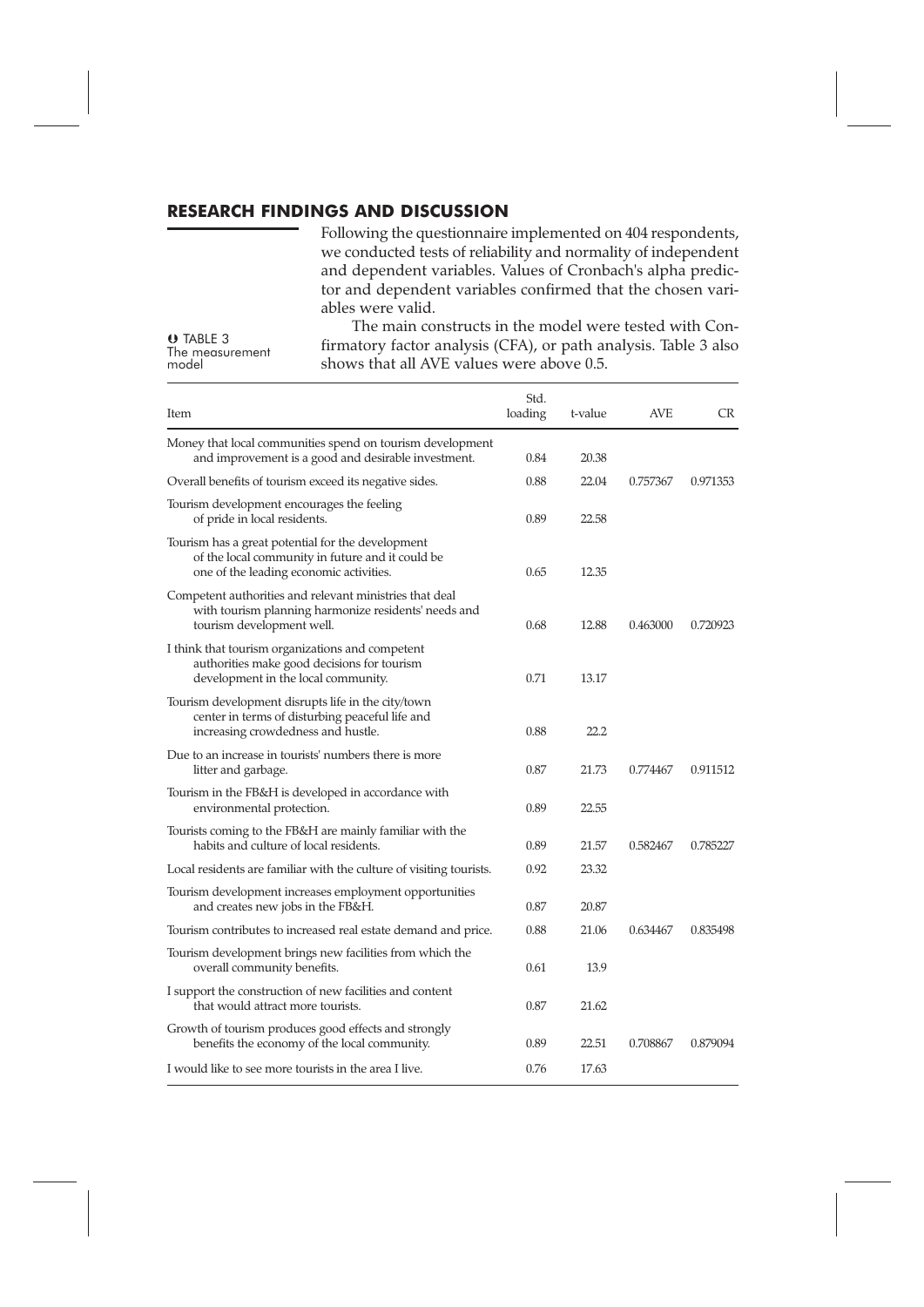PEŠTEK, A. ET AL.: RESIDENTS' ATTITUDES...

The method of probability assessment was used in order to establish reliability and validity via composite reliability, which needs to be higher than 0.70 as set in the theory (Nunnally & Bernstein, 1994). Although standard loadings on some items are less than 0.7, like *Tourism has a great potential for the development of the local community in future and it could be one of the leading economic activities* (0.65) and *Competent authorities and relevant ministries that deal with tourism planning harmonize residents' needs and tourism development well* (0.68), we didn't exclude them, since CFA analysis showed that the measured variables represented the number of constructs well. Chi-square = 328.16, degrees of freedom = 120, comparative fit index (CFI) = 0.98, goodness of fit index (GFI) =  $0.92$ , root mean square residual (RMR) =  $0.069$ , standardized RMR =  $0.052$ . Variables that are included into multiple regression analysis may have certain measurement errors, which can cause certain problems during the interpretation of results. The starting model Cmin / df = 4.79, CFI = 0.960, GFI = 0.850, RMR = 0.079, a  $RMSEA = 0.097$ , which shows that the level of model suitability is within acceptable borders.

O TABLE 4 Model

In table 4, the relationships and expected direction of dependent and independent variables are presented.

| Effects                                        |                                      | S. est.   | $Z - value$ |                    |
|------------------------------------------------|--------------------------------------|-----------|-------------|--------------------|
| Perception of government<br>tourism management | Perceived environ-<br>mental impacts | $-0.06$   |             | 1.02 Not supported |
| Perception of government<br>tourism management | Perceived economic<br>impacts        | $0.94***$ | 19.95       | Supported          |
| Perception of government<br>tourism management | Perceived social impacts             | $0.84***$ |             | 6.42 Supported     |
| Perceived environmental impact                 | Residents' satisfaction              | $0.23***$ | 4.97        | Supported          |
| Perceived social impact                        | Residents' satisfaction              | $0.70**$  | 2.58        | Supported          |
| Perceived economic impact                      | Residents' satisfaction              | $0.23***$ | 5.37        | Supported          |
| Residents' satisfaction                        | Residents' support                   | $0.85***$ | 14.79       | Supported          |

The structural model confirmed 6 out of 7 suggested hypotheses. Six of all the independent variables were statistically significant.

*Hypothesis 1* – The residents' perception is that tourism management negatively influences environmental impacts. This hypothesis is not supported, the relationship is negative with the coefficient 0.062. Jurowski et al. (1997) confirmed that residents perceive the economic and social impacts positively, 143 whereas the environmental ones negatively.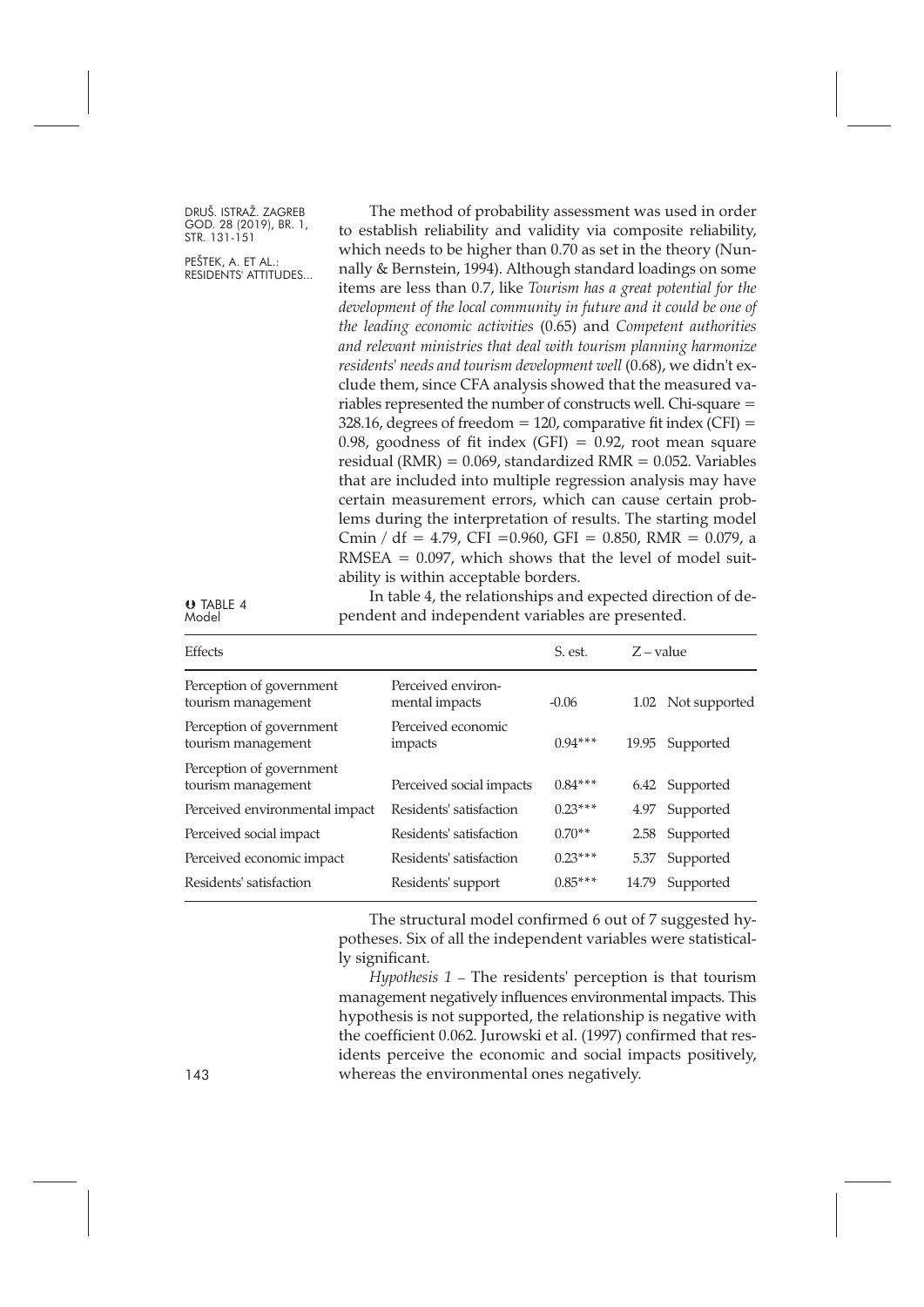PEŠTEK, A. ET AL.: RESIDENTS' ATTITUDES...

*Hypothesis 2* – Residents perceive that efficient governmental management has a positive influence on economic impacts of tourism, which was supported by the coefficient 0.94 Furthermore, the hypothesis supports a relationship recognized by Wong (1996) – tourism planning and management is indispensable for residents' satisfaction, which consequently results in positive effects on economic impacts. These results are also confirmed by Ko & Stewart (2002) and Faulkner & Tideswell (1997).

*Hypothesis 3* – Residents perceive that tourism management creates a positive relationship with social impacts, which is supported by the coefficient 0.84. Social impacts of tourism affect the local community and local residents and the quality of their life through an increase of tourism and their direct and indirect associations with tourists. Positivity in that sense may be viewed in advanced services and enhanced restaurants landscaping (Pizam, 1978; Williams & Lawson, 2001), and improved opportunities for shopping (Gursoy & Rutherford, 2004; Ritchie & Inkari, 2006).

*Hypothesis 4* – has investigated the influence of environmental impact perception on satisfaction of the wider community. Positive influence on overall residents' satisfaction is the hypothesis that is supported by 0.23. Residents that positively perceive the influence of environmental impacts will have greater community satisfaction. These stands are confirmed by the majority of authors (Cavus & Tanrisevdi, 2003; Cohen, 1988; Doxey, 1975; Dyer, Gursoy, & Sharma, 2007; Faulkner & Tideswell, 1997; Ko & Stewart, 2002).

*Hypothesis 5* – Social impacts have a positive relationship with residents' satisfaction, and it is supported by the coefficient 0.70. These results correlate with previous analyses confirmed in the works of Doxey (1975) and Perdue et al. (1990).

*Hypothesis 6* – Economic impacts have a positive relation with residents' satisfaction, which is supported by the coefficient 0.23. Numerous studies have already proved that residents who are economically dependent on tourism develop positive attitudes and manifest satisfaction (Pizam, 1978; Brougham, & Butler, 1981).

*Hypothesis 7* – foresees that overall residents' satisfaction will positively influence residents' attitudes and the support for tourism development, which is supported by the coefficient 0.85. Such a result confirms the relation recognized by Cavus & Tanrisevdi (2003), that residents who feel involved in the process of tourism planning are favorable toward further tourism development. Although this research did not test the question set on whether residents consider themselves sufficiently involved in tourism planning activities, the majority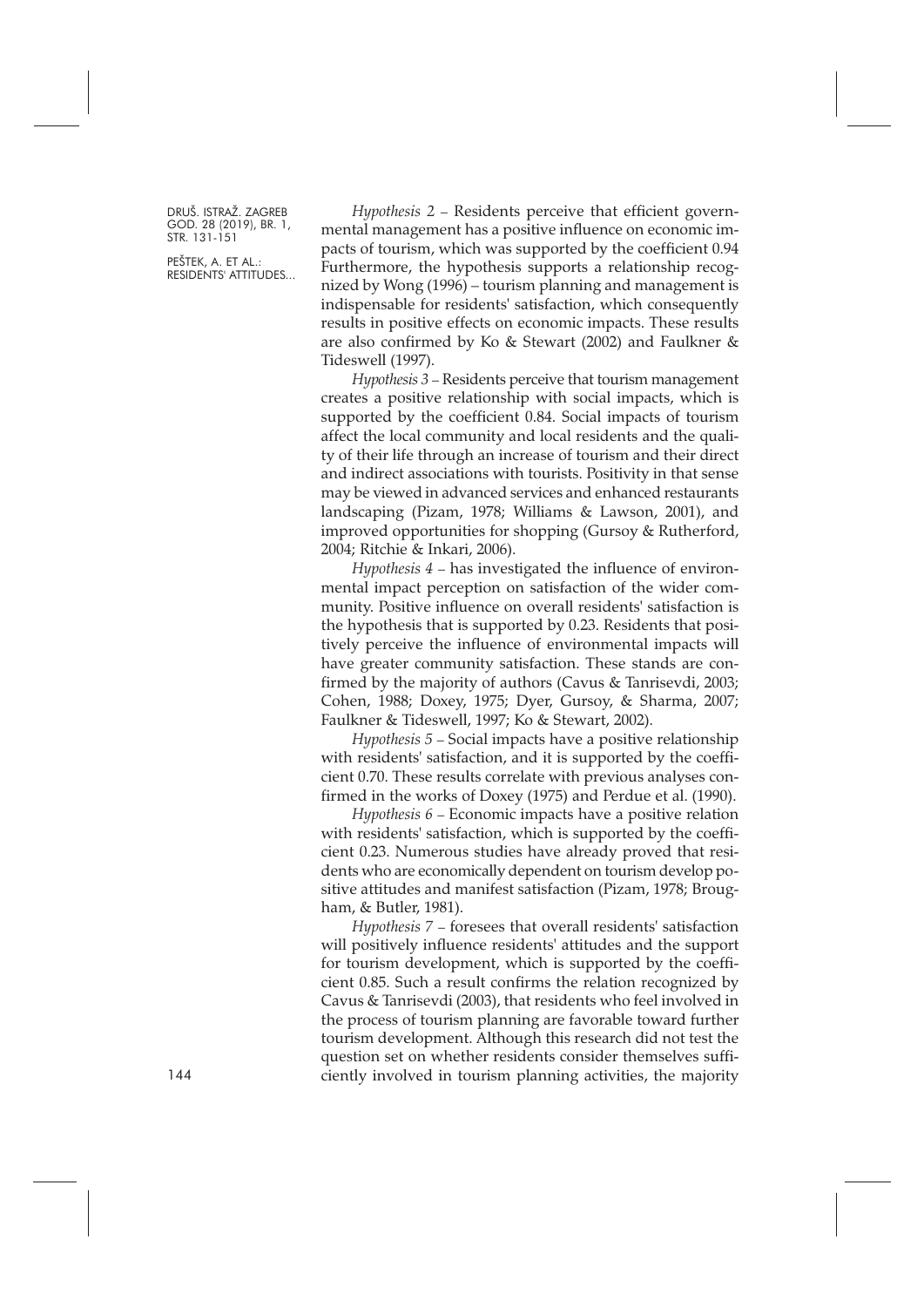PEŠTEK, A. ET AL.: RESIDENTS' ATTITUDES... of authors find it necessary for sustainable tourism development. Inclusion of the wider community certainly increases positive and favorable feelings (Dyer et al., 2007; Ko & Stewart, 2002). The relationships between tourism support and other variables, such as residents' satisfaction, were discussed considerably in research. It is confirmed that satisfaction is positively related with the variable *support for tourism development*. Some analyses showed that these variables were not statistically significant (Woosnam, 2012). A positive connection was confirmed in the relationship between community perception and support for tourism (Nicholas, Thapa, & Ko, 2009), whereas Perdue et al. (1990) confirmed a negative relationship existing between variables.

About 83% of all respondents agree that "Tourism development increases employment opportunities and creates new jobs", without significant difference between Cantons. Some 47% of respondents agree that "Growth of tourism produces good effects and strongly benefits the economy of the local community", and about 81% agree with "I would like to see more tourists in the area I live".

47% of respondents confirm that "Money that local communities spend on tourism development and improvement is a good and desirable investment".

The majority of the respondents agree that "Overall benefits of tourism exceed its negative sides", most of them from the Herzegovina-Neretva Canton (28%). A greater part of the respondents support "Tourism development disrupts life in the city/town center in terms of disturbing peaceful life and increasing crowdedness and hustle", mostly from the Sarajevo Canton (22%).

The majority of the respondents, mostly from the Sarajevo Canton, do not find that "Tourism is developed in accordance with environmental protection".

The distribution of answers is similar in all cantons when it comes to "Tourism creates opportunities for meeting new people and making new contacts and friendships".

#### **CONCLUSION**

With the recent expansion of tourism, B&H is becoming an emerging factor on the international competitive market. In view of future tourism development in the country, it is particularly important to examine and understand residents' perception and attitudes.

The results of analysis have shown that considering the suggested hypotheses, 6 out of 7 hypotheses have been confirmed and six out of all the variables are statistically significant. The obtained data have shown that the residents of the 145 FB&H strongly support tourism development. This support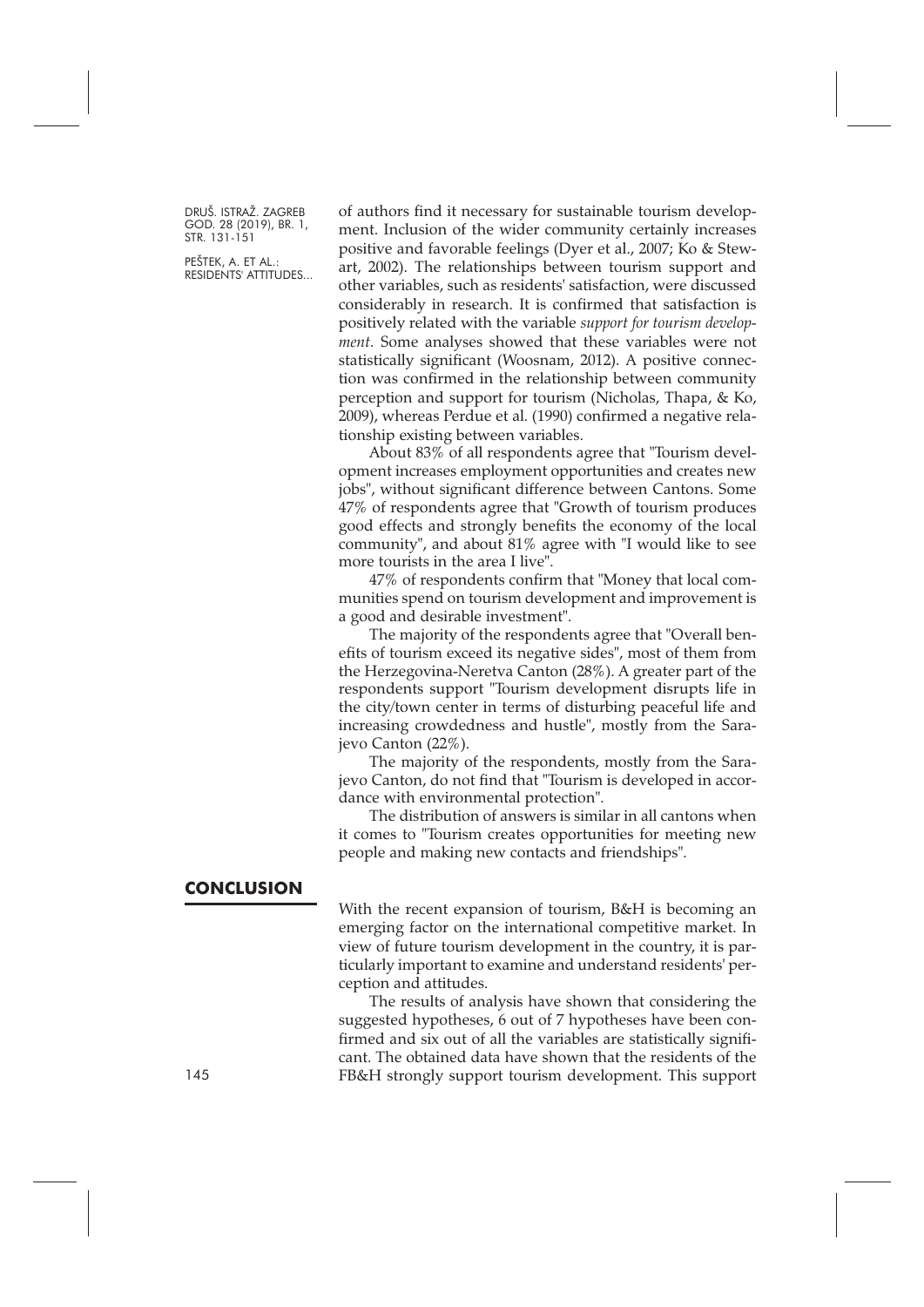PEŠTEK, A. ET AL.: RESIDENTS' ATTITUDES... confirms the Social Exchange Theory's main postulates, confirming its ideas of positive perception of the local population toward tourism development only in the case if it brings more benefits than cost.

Efficient government management has a positive effect on economic impacts, and governmental tourism management and planning are crucial for residents' satisfaction. The current government structure in B&H and the FB&H suffers from a lack of vertical and horizontal coordination amongst institutions, and is considered to be the factor hampering the development of the national economy, including the tourism sector (Peštek & Činjarević, 2014). In the absence of a national and entity policy for tourism development, it is difficult to formulate effective development strategies in B&H and the FB&H. Over previous years, development activities in tourism have been managed in an uncoordinated manner without a strategic long-term orientation. This underlines the significance of the study for tourism policy creators. The research results and theoretical framework confirm the need for urgent legislation and creation of strategic documents that are aimed at regulating the tourism sector, thus establishing sustainable tourism development and an efficient destination management framework.

The results additionally confirm and contribute to a better understanding of the Social Exchange Theory, defined by the model, taking into consideration the model's various impacts (economic, socio-cultural and environmental) related to the respondents' support. The analysis of the central model showed that the "Perception on government tourism management" is most strongly affected by perceived social impacts, followed by economic ones, whereas environmental perception does not have a statistically significant influence. However, it should be noted that relations between "Residents' satisfaction" and each of the impacts may vary depending on the context. In the FB&H example, "Residents' satisfaction" is under a weaker influence of environmental and economic impacts, whereas social impacts are more distinguished.

This research had several limitations which need to be solved in future research. Firstly, the study was conducted only on the territory of the FB&H, and not the whole territory of B&H. In further research it will also be necessary to analyze data relating to residents' attitudes throughout several years, so that the model could be better explained and understood. Interviews and focus groups with some of the residents could be of help in order to support/reject the conclusions acquired by the use of the SEM technique.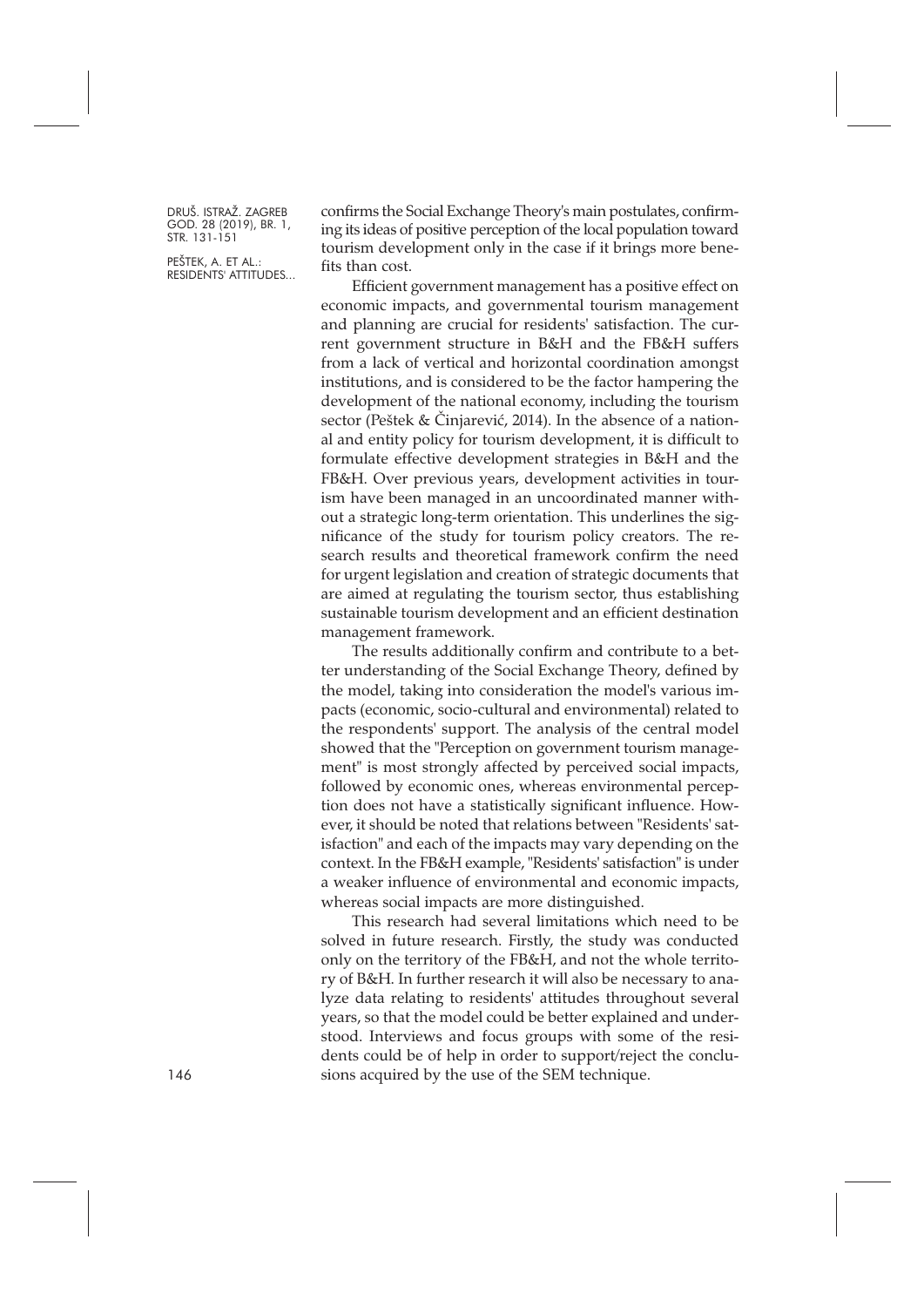### **REFERENCES**

Alipour, H., & Dizdarevic, L. (2007). A conceptual sustainability approach to tourism planning and development in post-war Bosnia and Herzegovina (BiH). *Tourism and Hospitality Planning & Development, 4*(3), 211–230. <https://doi.org/10.1080/14790530701778202>

Andereck, K. L., & Nyaupane, G. P. (2011). Exploring the nature of tourism and quality of life perceptions among residents. *Journal of Travel Research, 50*(3), 248–260. <https://doi.org/10.1177/0047287510362918>

Andereck, K. L., & Vogt, C. A. (2000). The relationship between residents' attitudes toward tourism and tourism development options. *Journal of Travel Research, 39*(1), 27–36. [https://doi.org/10.1177/0047287](https://doi.org/10.1177/004728750003900104) [50003900104](https://doi.org/10.1177/004728750003900104)

Ap, J. (1992). Residents' perceptions on tourism impacts. *Annals of Tourism Research, 19*(4), 665–690. [https://doi.org/10.1016/0160-7383\(92\)](https://doi.org/10.1016/0160-7383(92)90060-3) [90060-3](https://doi.org/10.1016/0160-7383(92)90060-3)

Ap, J., & Crompton, J. L. (1993). Residents' strategies for responding to tourism impacts. *Journal of Travel Research, 32*(1), 47–50. [https://doi.](https://doi.org/10.1177/004728759303200108) [org/10.1177/004728759303200108](https://doi.org/10.1177/004728759303200108)

Assante, L. M., Wen, H. I., & Lottig, K. J. (2012). Conceptualization of modeling resident attitudes on the environmental impacts of tourism: A case study of Oahu, Hawaii. *Tourism Planning & Development, 9*(2), 101–118. <https://doi.org/10.1080/21568316.2011.631354>

Beeton, S. (2006). *Community Development through Tourism*. Collingwood, Victoria: Landlinks Press.

Brougham, J. E., & Butler, R. W. (1981). A segmentation analysis of resident attitudes to the social impact of tourism. *Annals of Tourism Research, 8*(4), 569–590. [https://doi.org/10.1016/0160-7383\(81\)90042-6](https://doi.org/10.1016/0160-7383(81)90042-6)

Burns, P. (1999). *An introduction to tourism and anthropology*. London: Routledge.

Butler, R. W. (1980). The concept of a tourist area cycle of evolution: Implications for management of resources. *The Canadian Geographer/ Le Géographe canadien, 24*(1), 5–12. [https://doi.org/10.1111/j.1541-0064.](https://doi.org/10.1111/j.1541-0064.1980.tb00970.x) [1980.tb00970.x](https://doi.org/10.1111/j.1541-0064.1980.tb00970.x)

Cavus, S., & Tanrisevdi, A. (2003). Residents' attitudes toward tourism development: A case study in Kusadasi, Turkey. *Tourism Analysis, 7*(3-1), 259–269. <https://doi.org/10.3727/108354203108750102>

Cohen, E. (1988). Authenticity and commoditization in tourism. *Annals of Tourism Research 15*(3), 371–386. [https://doi.org/10.1016/0160-](https://doi.org/10.1016/0160-7383(88)90028-X) [7383\(88\)90028-X](https://doi.org/10.1016/0160-7383(88)90028-X)

Dann, G. M. (1988). Tourism research on the Caribbean: An evaluation. *Leisure Sciences, 10*(4), 261–280. <https://doi.org/10.1080/01490408809512196>

Dillman, D. A., Smyth, J. D., & Christian, L. M. (2014). *Internet, phone, mail and mixed-mode surveys: The tailored design method*, 4th Edition. Hoboken, NJ: John Wiley & Sons Inc.

Dillman, D. A., Smyth, J. D., Christian, L. M., & O'Neill, A. (2010). Using the Internet to survey small towns and communities: Limitations and possibilities in the early 21st century. *American Behavioral Scientist 53*(9), 1423–1448. [https://doi.org/10.1177/0002764210](https://doi.org/10.1177/0002764210361695) 147 [361695](https://doi.org/10.1177/0002764210361695)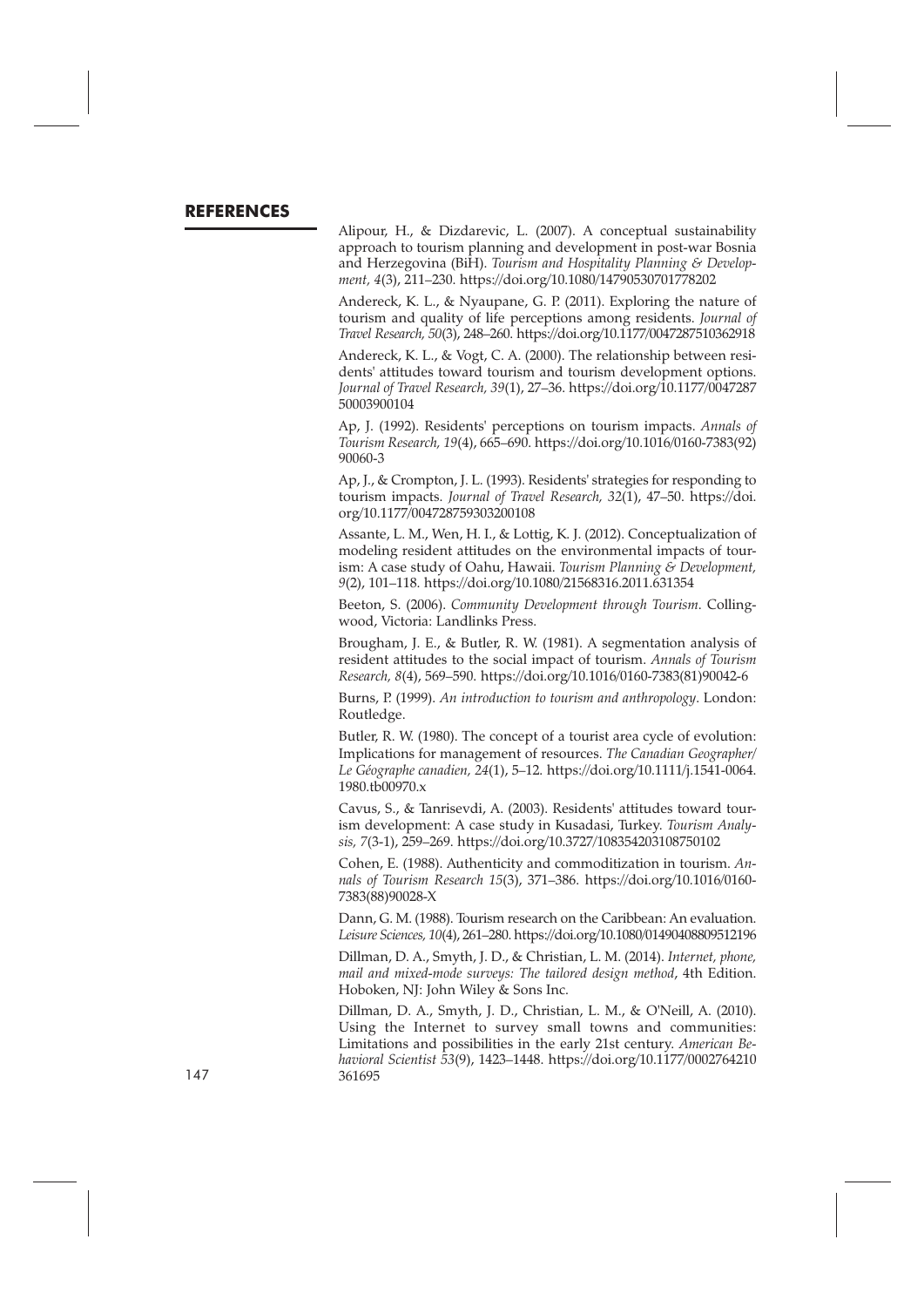PEŠTEK, A. ET AL.: RESIDENTS' ATTITUDES... Doxey, G. V. (1975). *A causation theory of visitor-resident irritants: Methodology and research inferences*. In Travel and Tourism Research Association 6th Annual Conference Proceedings, San Diego, September (pp. 195–198).

Dyer, P., Gursoy, D., Sharma, B., & Carter, J. (2007). Structural modeling of resident perceptions of tourism and associated development on the Sunshine Coast, Australia. *Tourism Management, 28*(2), 409–422. <https://doi.org/10.1016/j.tourman.2006.04.002>

Faulkner, B., & Tideswell, C. (1997). A framework for monitoring community impacts of tourism. *Journal of Sustainable Tourism, 5*(1), 3–28. <https://doi.org/10.1080/09669589708667273>

Federal Institute of Statistics (2017a). *Statistical Yearbook of the Federation of Bosnia and Herzegovina*. Available at [http://fzs.ba/index.php/pu](http://fzs.ba/index.php/publikacije/statisticki-godisnjaciljetopisi) [blikacije/statisticki-godisnjaciljetopisi/](http://fzs.ba/index.php/publikacije/statisticki-godisnjaciljetopisi)

Federal Institute of Statistics (2017b). *2013 Population Census in Bosnia and Herzegovina*.Available at [http://fzs.ba/index.php/popis-stanovnistva/](http://fzs.ba/index.php/popis-stanovnistva/popis-stanovnistva-2013/konacni-rezultati-popisa-2013) [popis-stanovnistva-2013/konacni-rezultati-popisa-2013/](http://fzs.ba/index.php/popis-stanovnistva/popis-stanovnistva-2013/konacni-rezultati-popisa-2013)

Gilbert, D., & Clark, M. (1997). An exploratory examination of urban tourism impact, with reference to residents' attitudes, in the cities of Canterbury and Guildford. *Cities, 14*(6), 343–352. [https://doi.org/10.](https://doi.org/10.1016/S0264-2751(97)00025-5) [1016/S0264-2751\(97\)00025-5](https://doi.org/10.1016/S0264-2751(97)00025-5)

Greenwood, D. J. (1976). Tourism as an agent of change: A Spanish Basque case. *Annals of Tourism Research, 3*(3), 128-142. [https://doi.org/](https://doi.org/10.1016/0160-7383(76)90005-0) [10.1016/0160-7383\(76\)90005-0](https://doi.org/10.1016/0160-7383(76)90005-0)

Gursoy, D., & Rutherford, D. G. (2004). Host attitudes toward tourism: An improved structural model. *Annals of Tourism Research, 31*(3), 495–516. <https://doi.org/10.1016/j.annals.2003.08.008>

Gursoy, D., Chi, C. G., & Dyer, P. (2010). Locals' attitudes toward mass and alternative tourism: The case of Sunshine Coast, Australia. *Journal of Travel Research, 49*(3), 381–394. [https://doi.org/10.1177/0047](https://doi.org/10.1177/0047287509346853) [287509346853](https://doi.org/10.1177/0047287509346853)

Homsud, N., & Promsaard, S. (2015). *The effects of residents' image and perceived tourism impact to residence satisfaction and support: Case study of Hua-HinPrachubkirikhan.* The 2015 WEI International Academic Conference Proceedings.

Holden, A. (2009). The environment-tourism nexus: Influence of market ethics. *Annals of Tourism Research, 36*(3), 373–389. [https://doi.org/10.](https://doi.org/10.1016/j.annals.2008.10.009) [1016/j.annals.2008.10.009](https://doi.org/10.1016/j.annals.2008.10.009)

Huh, C., & Vogt, C. A. (2008). Changes in residents' attitudes toward tourism over time: A cohort analytical approach. *Journal of Travel Research, 46*(4), 446–455. <https://doi.org/10.1177/0047287507308327>

Jurowski, C., & Gursoy, D. (2004). Distance effects on residents' attitudes toward tourism. *Annals of Tourism Research, 31*(2), 296–312. <https://doi.org/10.1016/j.annals.2003.12.005>

Jurowski, C., Uysal, M., & Williams, D. R. (1997). A theoretical analysis of host community resident reactions to tourism. *Journal of Travel Research, 36*(2), 3–11. <https://doi.org/10.1177/004728759703600202>

King, B., Pizam, A., & Milman, A. (1993). Social impacts of tourism: Host perceptions. *Annals of Tourism Research, 20*(4), 650–665. [https://doi.](https://doi.org/10.1016/0160-7383(93)90089-L) [org/10.1016/0160-7383\(93\)90089-L](https://doi.org/10.1016/0160-7383(93)90089-L)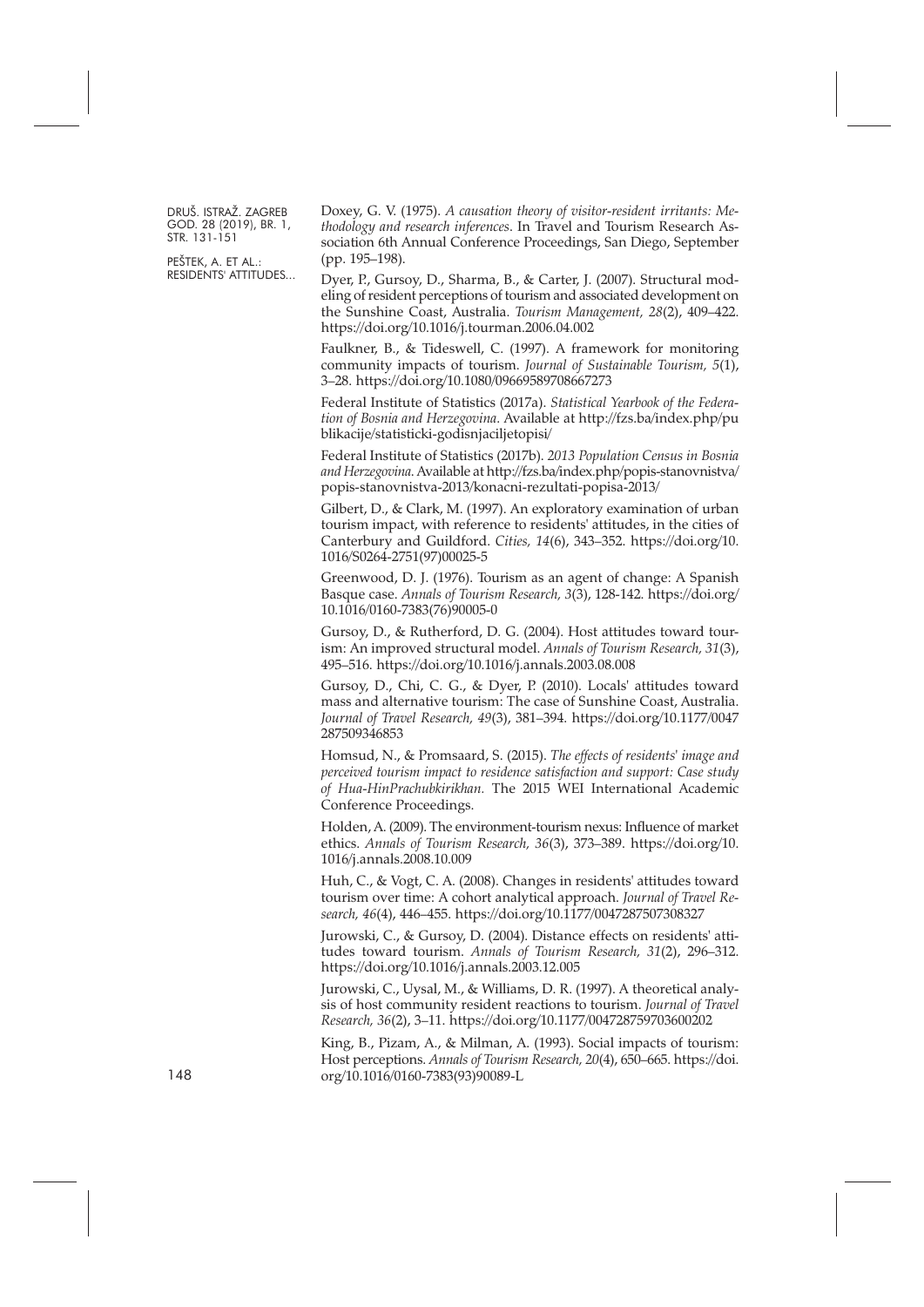PEŠTEK, A. ET AL.: RESIDENTS' ATTITUDES... Ko, D. W., & Stewart, W. P. (2002). A structural equation model of residents' attitudes for tourism development. *Tourism Management, 23*(5) 521–530. [https://doi.org/10.1016/S0261-5177\(02\)00006-7](https://doi.org/10.1016/S0261-5177(02)00006-7)

Kosmaczewska, J., Thomas, R., & Dias, F. (2016). Residents' perceptions of tourism and their implications for policy development: Evidence from rural Poland. *Community Development, 47*(1), 136–151. <https://doi.org/10.1080/15575330.2015.1110189>

Látková, P., & Vogt, C. A. (2012). Residents' attitudes toward existing and future tourism development in rural communities. *Journal of Travel Research, 51*(1), 50–67. <https://doi.org/10.1177/0047287510394193>

Lee, T. H. (2013). Influence analysis of community resident support for sustainable tourism development. *Tourism Management, 34*, 37–46. <https://doi.org/10.1016/j.tourman.2012.03.007>

Li, X., & Wan, Y. K. P. (2013). Residents' attitudes toward tourism development in Macao: A path model. *Tourism Analysis, 18*(4), 443–455. <https://doi.org/10.3727/108354213X13736372326073>

Liu, J. C., & Var, T. (1986). Residents attitudes toward tourism impacts in Hawaii. *Annals of Tourism Research, 13*(2), 193–214. [https://doi.org/10.](https://doi.org/10.1016/0160-7383(86)90037-X) [1016/0160-7383\(86\)90037-X](https://doi.org/10.1016/0160-7383(86)90037-X)

MacCannell, D. (1973). Staged authenticity: Arrangements of social space in tourist settings. *American Journal of Sociology, 79*(3), 589–603. <https://doi.org/10.1086/225585>

McGehee, N. G., & Andereck, K. L. (2004). Factors predicting rural residents' support of tourism. *Journal of Travel Research, 43*(2), 131–140. <https://doi.org/10.1177/0047287504268234>

Medina, L. K. (2003). Commoditizing culture: Tourism and Maya identity. *Annals of Tourism Research, 30*(2), 353–368. [https://doi.org/10.](https://doi.org/10.1016/S0160-7383(02)00099-3) [1016/S0160-7383\(02\)00099-3](https://doi.org/10.1016/S0160-7383(02)00099-3)

Meschkank, J. (2011). Investigations into slum tourism in Mumbai: Poverty tourism and the tensions between different constructions of reality. *Geojournal, 76*(1), 47–62. <https://doi.org/10.1007/s10708-010-9401-7>

Messer, B. L., & Dillman, D. A. (2011). Surveying the general public over the Internet using address-based sampling and mail contact procedures. *Public Opinion Quarterly, 75*(3), 429–57. [https://doi.org/10.](https://doi.org/10.1093/poq/nfr021) [1093/poq/nfr021](https://doi.org/10.1093/poq/nfr021)

Nicholas L., Thapa B., & Ko Y. (2009). Residents' perspectives of a world heritage site: The Pitons Management Area, St. Lucia. *Annals of Tourism Research 36*(3), 390–412. [https://doi.org/10.1016/j.annals.](https://doi.org/10.1016/j.annals.2009.03.005) [2009.03.005](https://doi.org/10.1016/j.annals.2009.03.005)

Nash, D. (1996). *Anthropology of tourism*. Kidlington: Pergamon.

Nunnally, J. C., & Bernstein, I. H. (1994). *Psychometric theory* (3rd Ed.). New York, NY: McGraw-Hill.

Nunkoo, R., & Gursoy, D. (2012). Residents' support for tourism: An identity perspective. *Annals of Tourism Research, 39*(1), 243–268. <https://doi.org/10.1016/j.annals.2011.05.006>

Nunkoo, R., & Ramkissoon, H. (2011). Developing a community support model for tourism. *Annals of Tourism Research, 38*(3), 964–988. 149 <https://doi.org/10.1016/j.annals.2011.01.017>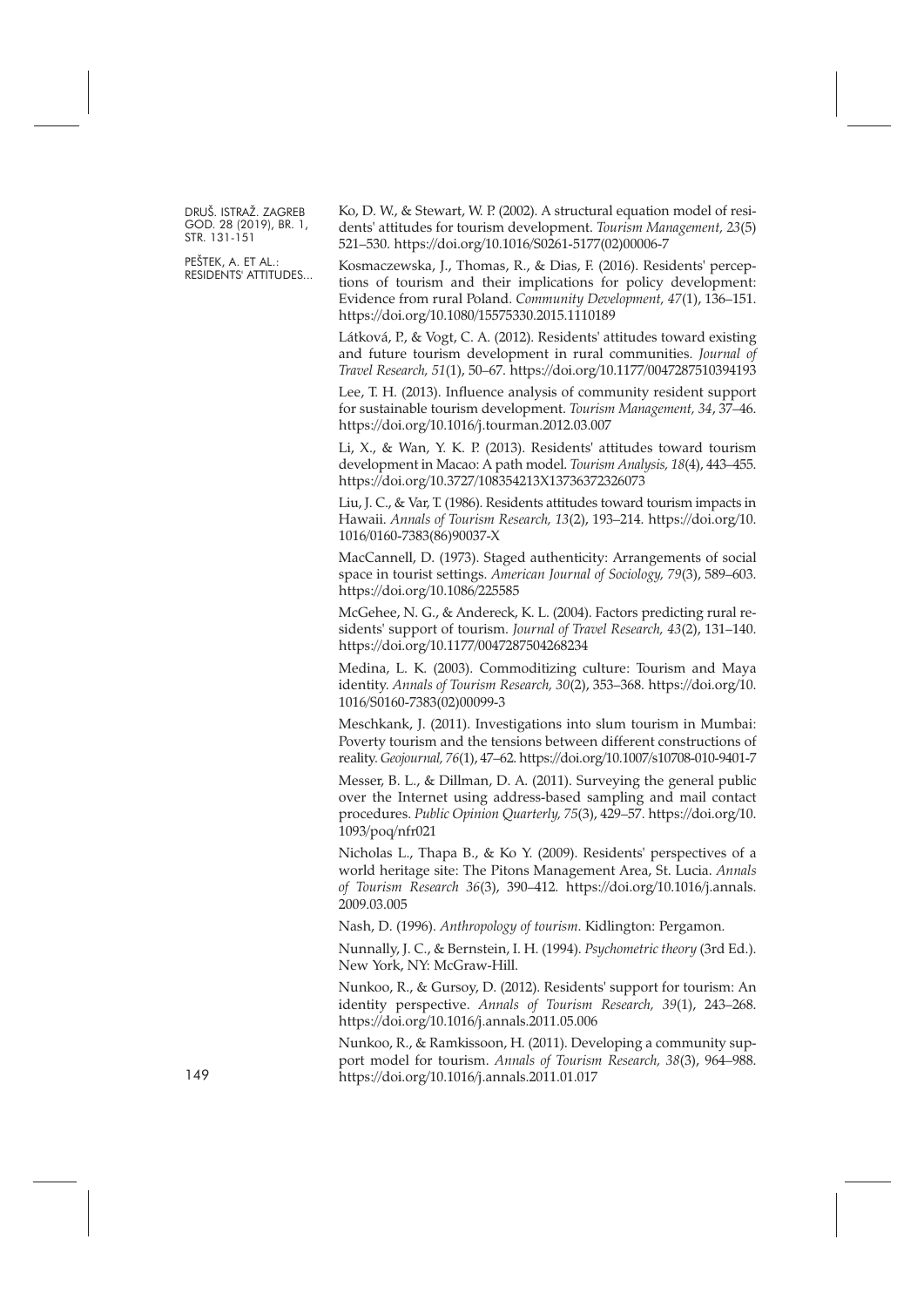PEŠTEK, A. ET AL.: RESIDENTS' ATTITUDES... Nunkoo, R., & Ramkissoon, H. (2011). Residents' satisfaction with community attributes and support for tourism. *Journal of Hospitality & Tourism Research, 35*(2), 171–190. [https://doi.org/10.1177/109634801](https://doi.org/10.1177/1096348010384600) [0384600](https://doi.org/10.1177/1096348010384600)

Nurković, R. (2009). Influence of tourism on the regional development of Bosnia and Herzegovina. *International Journal of Euro-Mediterranean Studies, 2,* 201–215.

Perdue, R. R., Long, P. T., & Allen, L. (1990). Resident support for tourism development. *Annals of Tourism Research, 17*(4), 586–599. [https://doi.org/10.1016/0160-7383\(90\)90029-Q](https://doi.org/10.1016/0160-7383(90)90029-Q)

Peštek, A., & Činjarević, M. (2014). Tourist perceived image of local cuisine: The case of Bosnian food culture. *British Food Journal, 116*(11), 1821–1838. <https://doi.org/10.1108/BFJ-01-2014-0046>

Pizam, A. (1978). Tourism's impacts: The social costs to the destination community as perceived by its residents. *Journal of Travel Research, 16*(4), 8–12. <https://doi.org/10.1177/004728757801600402>

Ritchie, B. W., & Inkari, M. (2006). Host community attitudes toward tourism and cultural tourism development: The case of the Lewes District, Southern England. *International Journal of Tourism Research, 8*(1), 27–44. <https://doi.org/10.1002/jtr.545>

Ross, G. F. (1992). Resident perceptions of the impact of tourism on an Australian city. *Journal of Travel Research, 30*(3), 13–17. [https://doi.](https://doi.org/10.1177/004728759203000302) [org/10.1177/004728759203000302](https://doi.org/10.1177/004728759203000302)

Ryan, C., Scotland, A., & Montgomery, D. (1998). Resident attitudes to tourism development – A comparative study between the Rangitikei, New Zealand and Bakewell, United Kingdom. *Progress in Tourism and Hospitality Research, 4*(2), 115–130. [https://doi.org/10.1002/](https://doi.org/10.1002/(SICI)1099-1603(199806)4:2<115::AID-PTH105>3.0.CO;2-7) [\(SICI\)1099-1603\(199806\)4:2<115::AID-PTH105>3.0.CO;2-7](https://doi.org/10.1002/(SICI)1099-1603(199806)4:2<115::AID-PTH105>3.0.CO;2-7)

Tosun, C. (2002). Host perceptions of impacts: A comparative tourism study. *Annals of Tourism Research, 29*(1), 231–253. [https://doi.org/10.](https://doi.org/10.1016/S0160-7383(01)00039-1) [1016/S0160-7383\(01\)00039-1](https://doi.org/10.1016/S0160-7383(01)00039-1)

Vargas-Sánchez, A., Porras-Bueno, N., & de los Ángeles Plaza-Mejía, M. (2011). Explaining residents' attitudes to tourism: Is a universal model possible? *Annals of Tourism Research, 38*(2), 460–480. [https://doi.](https://doi.org/10.1016/j.annals.2010.10.004) [org/10.1016/j.annals.2010.10.004](https://doi.org/10.1016/j.annals.2010.10.004)

Williams, J., & Lawson, R. (2001). Community issues and resident opinions oftourism.*Annals of Tourism Research, 28*(2), 269–290. [https://doi.](https://doi.org/10.1016/S0160-7383(00)00030-X) [org/10.1016/S0160-7383\(00\)00030-X](https://doi.org/10.1016/S0160-7383(00)00030-X)

Wong, J. D. (1996). The impact of tourism on local government expenditures. *Growth and Change, 27*(3), 313–326. [https://doi.org/10.](https://doi.org/10.1111/j.1468-2257.1996.tb00908.x) [1111/j.1468-2257.1996.tb00908.x](https://doi.org/10.1111/j.1468-2257.1996.tb00908.x)

Woosnam, K. M. (2012). Using emotional solidarity to explain residents' attitudes about tourism and tourism development. *Journal of Travel Research, 51*(3), 315–327. <https://doi.org/10.1177/0047287511410351>